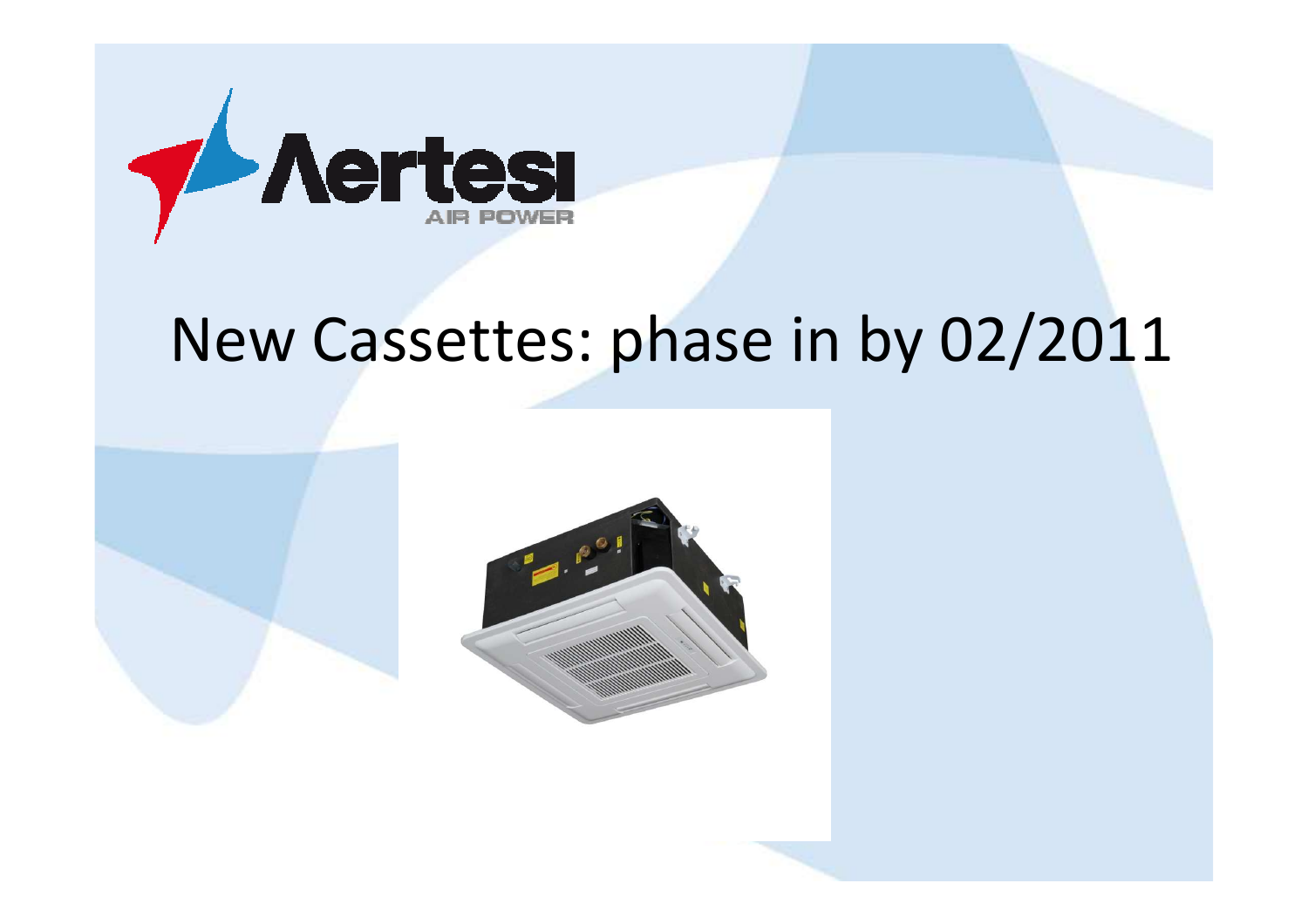



# THE CH2O SINGLE (PG/PH) AND TWIN FAN (PG) HYDRONIC CASSETTE

CONFIDENTIAL INFORMATION - ONLY FOR INTERNAL USE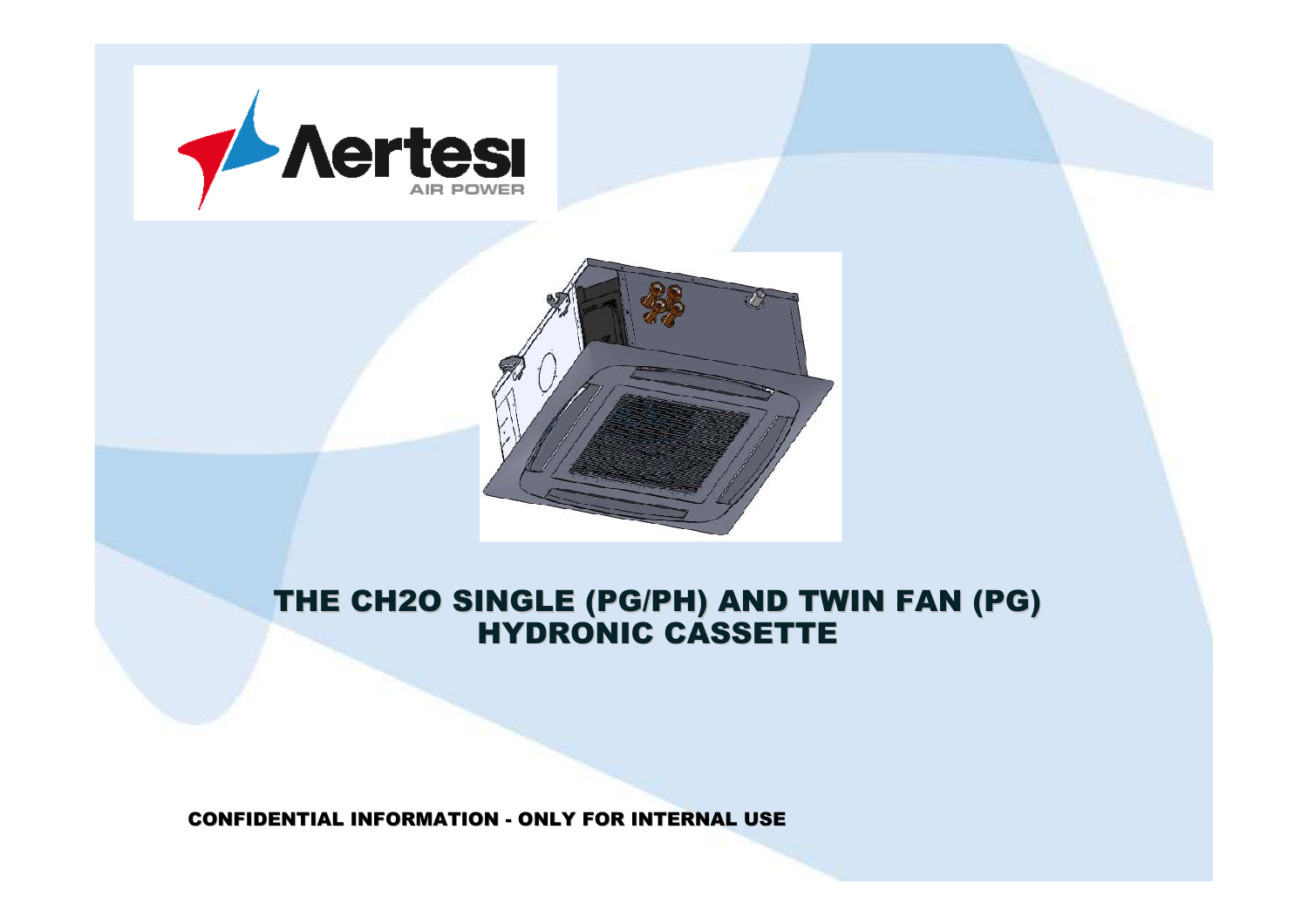# **Contents:**

- 1. Product Design features:
	- installation<br>maintenand
	- maintenance<br>flexibility
	- flexibility

• 2. Product specification : range available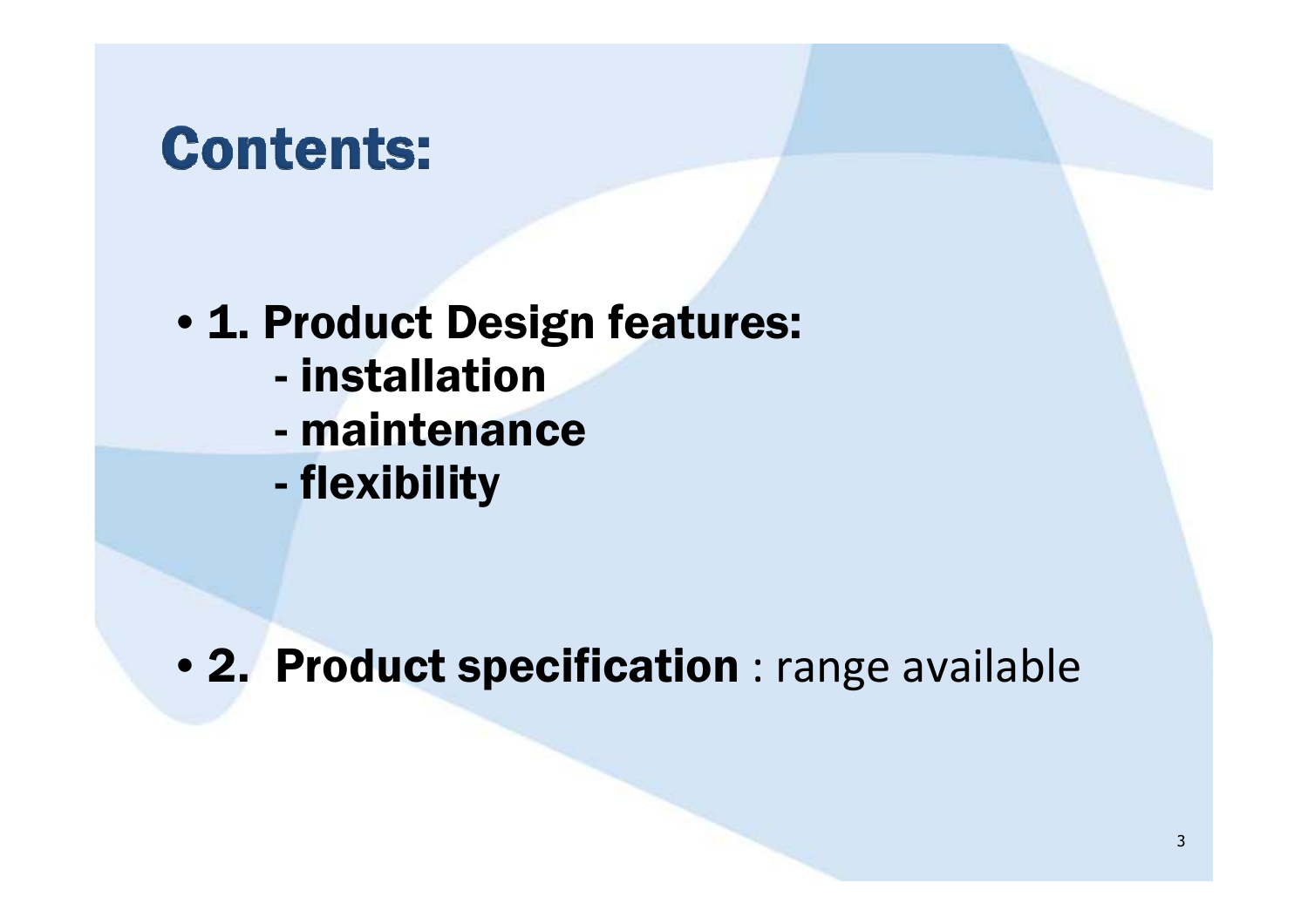#### 1. Product Design features : installation



- $\mathbf{r}$  Easy to remove front panel
	- 1 stepping motor cable<br>- 4 fixture screws
	- 4 fixture screws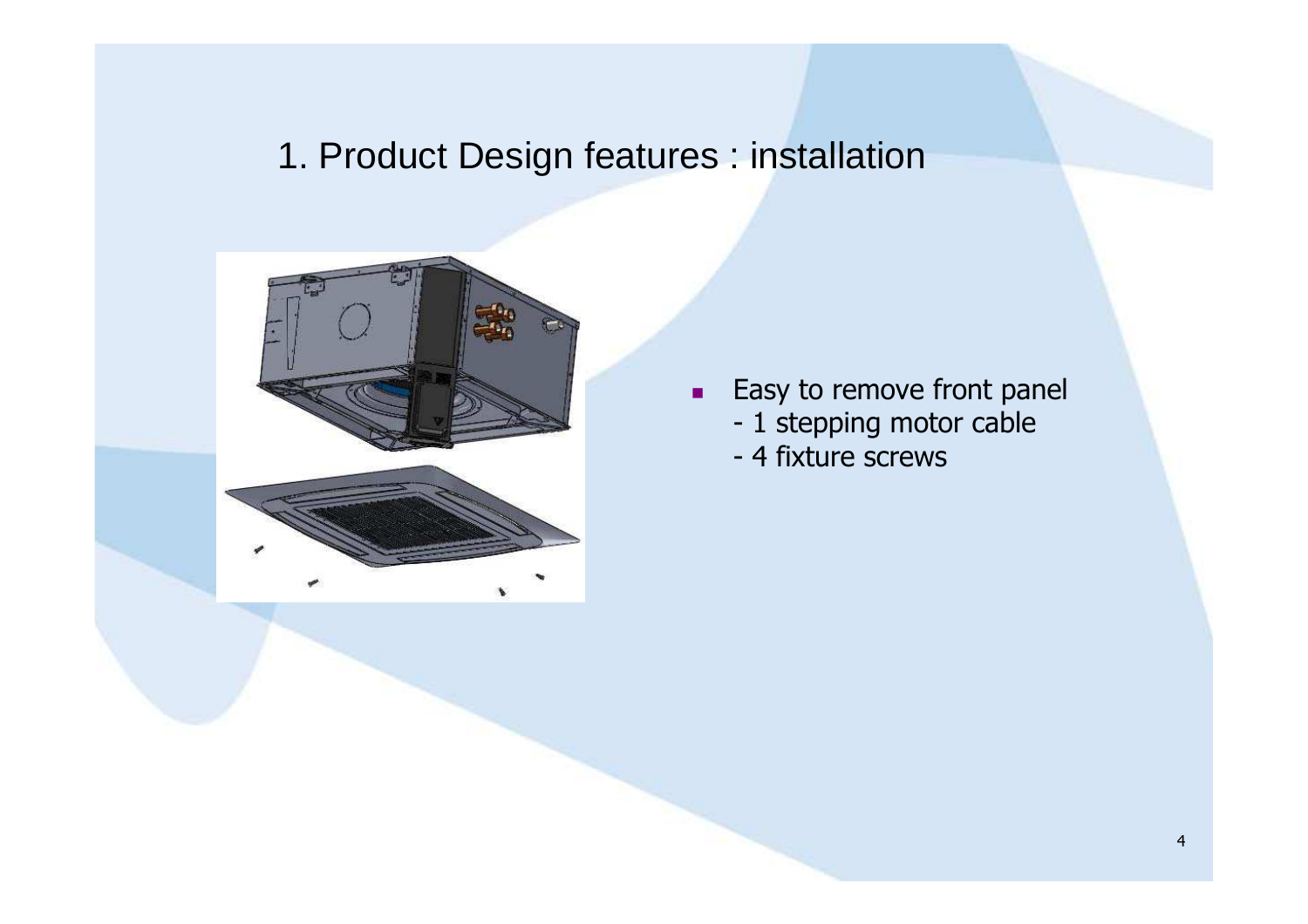#### 1. Product Design features : installation

 $\mathcal{L}_{\mathcal{A}}$ 



 1-step access to power terminals andauxiliary contacts for quick and easy wiring

 Pre-installed 2-way and 3-way integrated valves (optional)

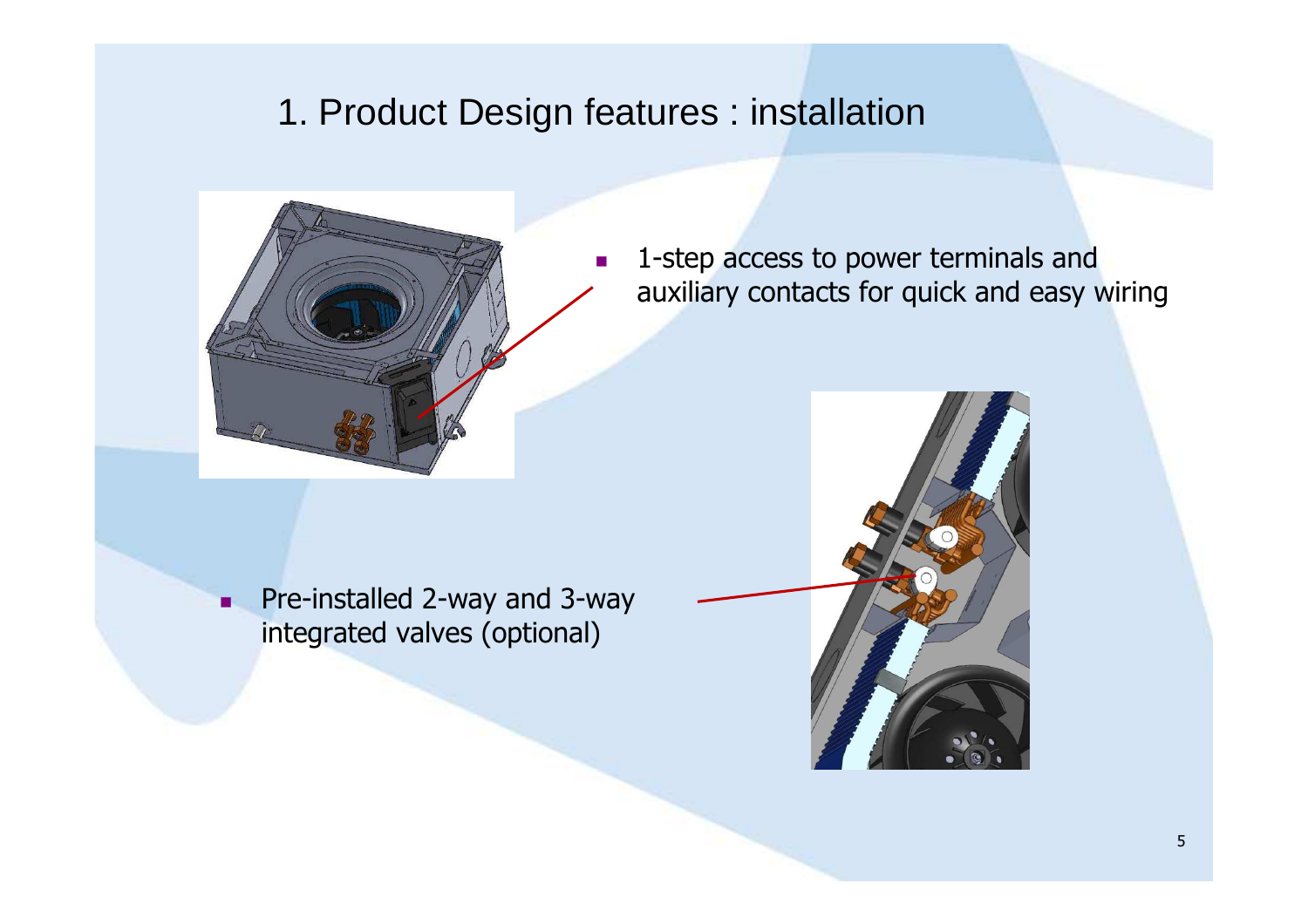#### 1. Product Design features : installation

- $\blacksquare$  Easy-to-connect external valves (for products without integrated valves)
	- valves can be fit directly onto the cassette during installationwithout any piping connection kits
	- distance between inlet and outlet pipe connections standardized at 50mm

![](_page_5_Picture_4.jpeg)

![](_page_5_Picture_5.jpeg)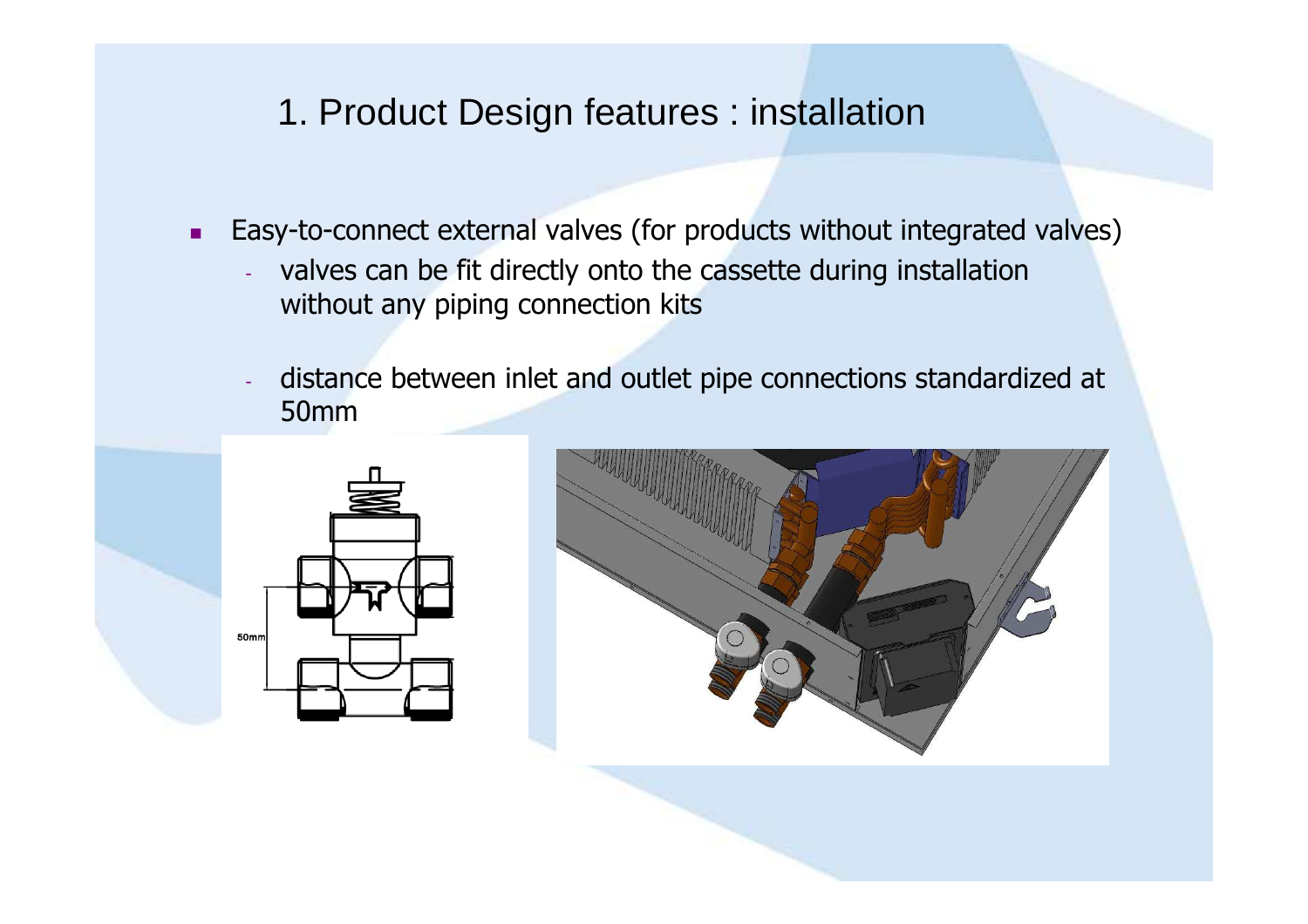![](_page_6_Picture_1.jpeg)

- Plug-and-play control box
- 2 fixture screws<br>- accessible withc
- accessible without removing<br>ceiling tiles or ceiling access c ceiling tiles or ceiling access door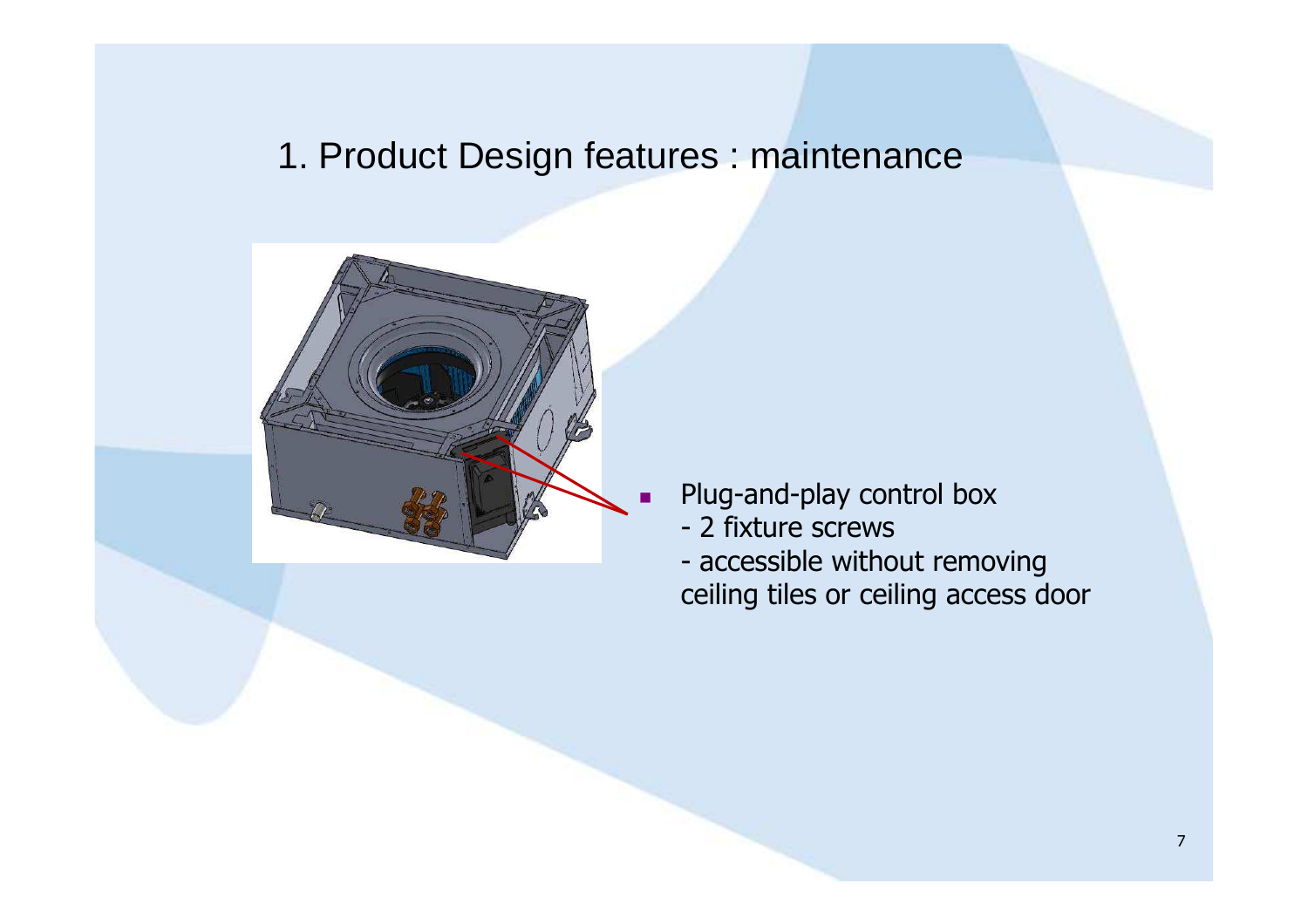![](_page_7_Picture_1.jpeg)

 $\mathbf{u}$  Easy to remove drain pan- disconnect return air sensor from<br>control box (plug-and-play) control box (plug-and-play)- 8 drain-pan fixture screws for<br>all models all models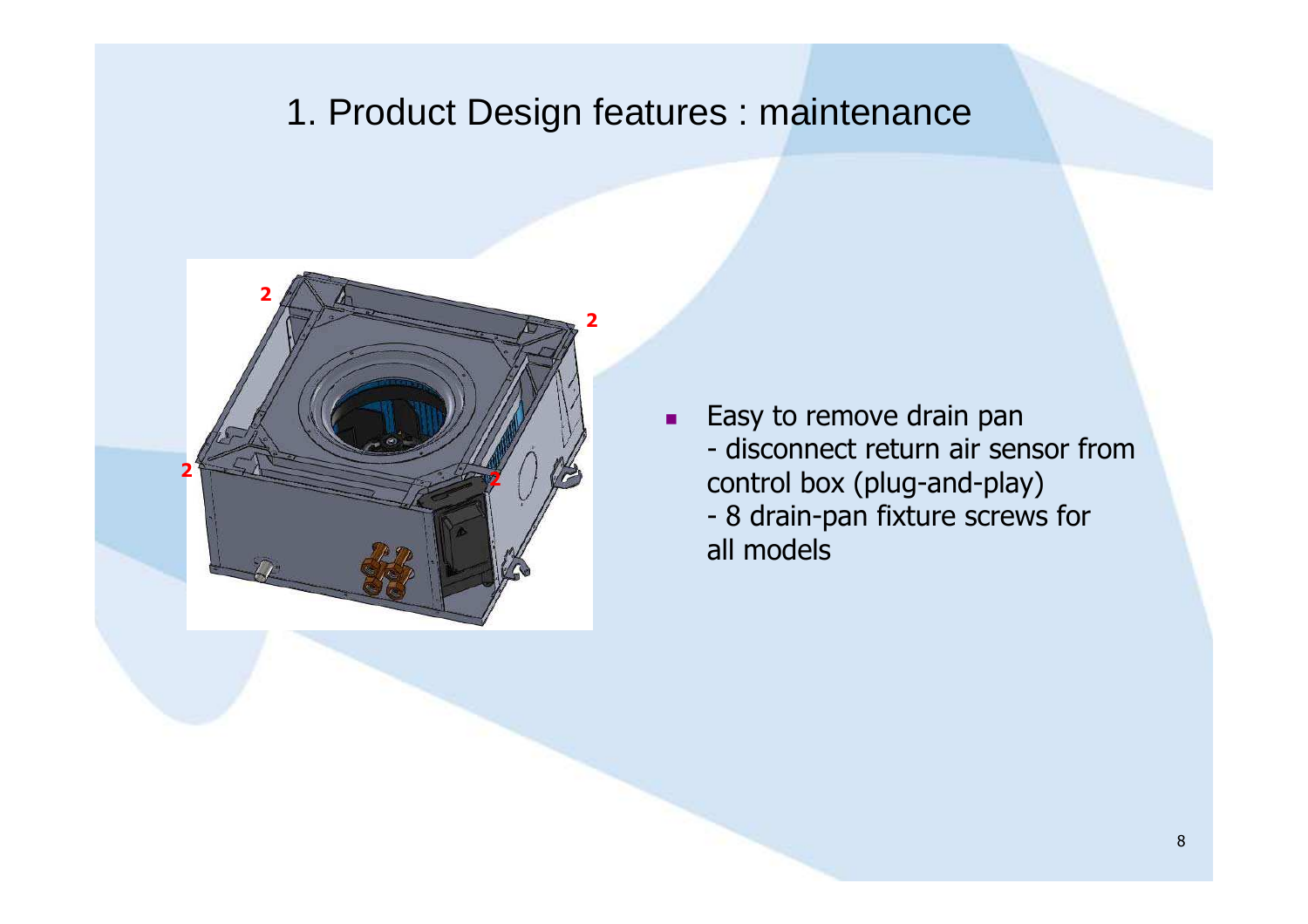![](_page_8_Picture_1.jpeg)

- F. After removal of drain pan all internal components can be easily accessed for servicing and maintenance, including:
	- drain pump and float switch<br>- water purge and air vent
	- water purge and air vent<br>- motor and fan
	- motor and fan
	- integrated valves<br>- electric heaters
	- electric heaters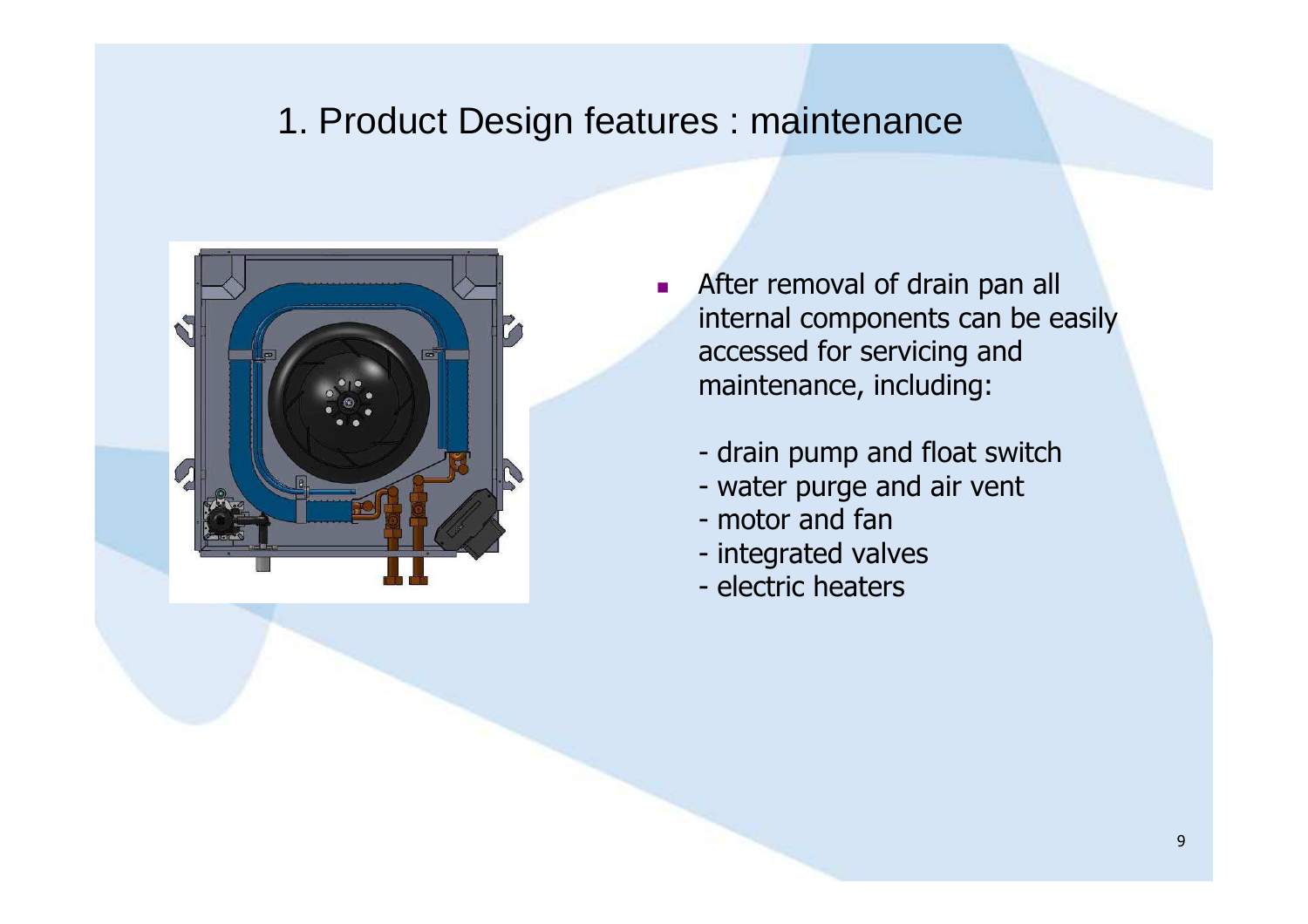![](_page_9_Picture_1.jpeg)

 Internal air vent and water purge accessible without removalof drain-pan

- п Easy to remove integrated drain pump and float switch module
	- plug-and-play wiring<br>- 4 fixture screws
	- 4 fixture screws

![](_page_9_Picture_6.jpeg)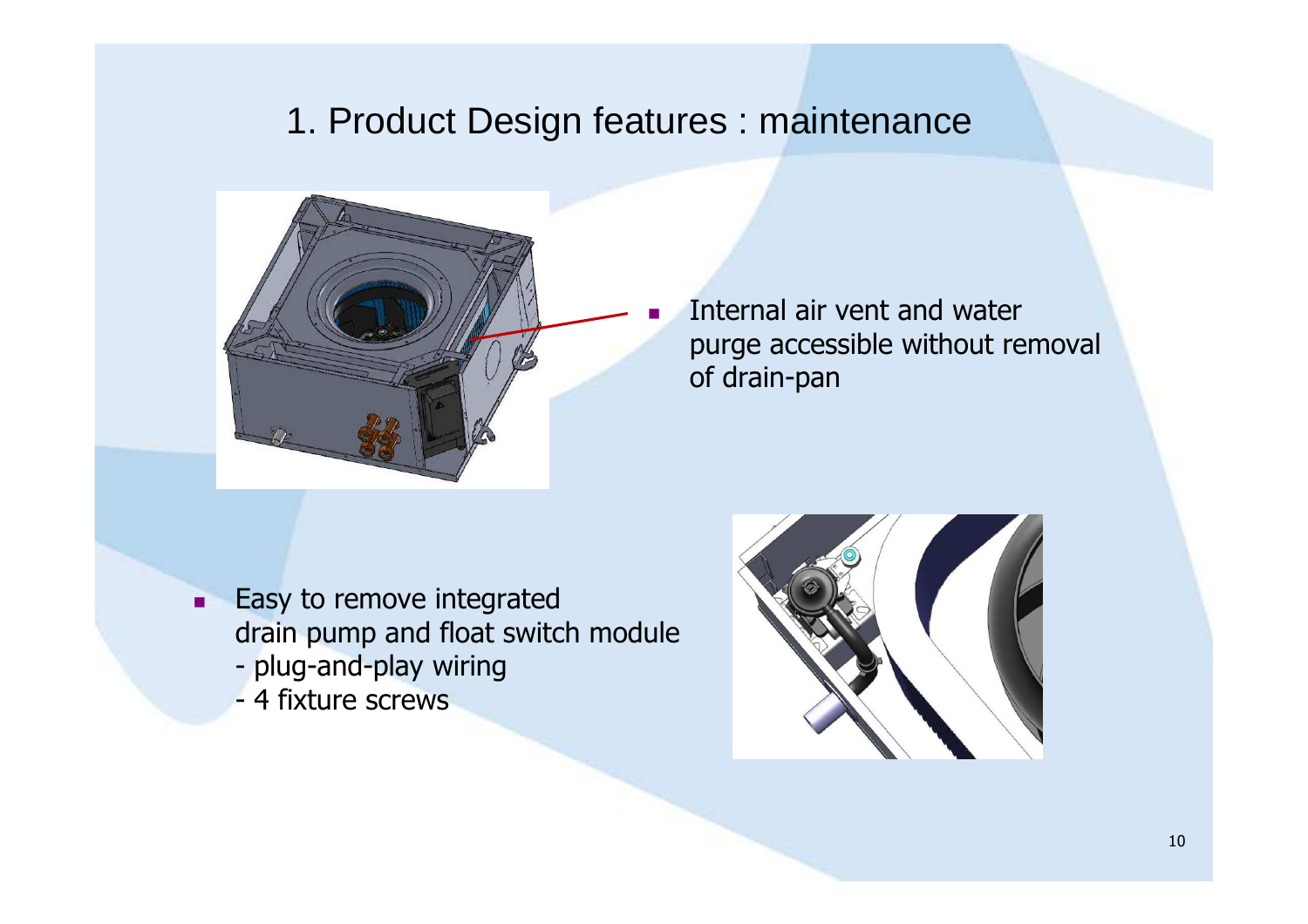![](_page_10_Picture_1.jpeg)

- П Total product flexibility onsite and in stock with 2 plug-and-play control box solutions
- П Solution 1: Full functionality PCB with LED receiver With our BMS modbus line
	- DA/DB fan cycle selection<br>- 2-nine/4-nine selection
	- 2-pipe/4-pipe selection<br>- with or without valve s
	- with or without valve selection<br>- electric beat function selection
	- electric heat function selection<br>- pre-heat configuration selectio
	- pre-heat configuration selection<br>- 1-32 units addressable master-s
	- 1-32 units addressable master-slave control with<br>one-touch continuous alobal control functionality one-touch continuous global control functionality
	- address-specific slave error recognition system using LED receiver display or wall-pad<br>- IR handset as standard
	- IR handset as standard
	- IR handset as standard<br>- wired wallpad with mode-specific multi-color backlight display and 7-day cycle timer<br>as ontional as optional

- 1-2048 units BMS control using any open MODBUS platform and 1 data-logger per<br>32 units with max. 64 data-loggers. Local PC bost control software ontional 32 units with max. 64 data-loggers. Local PC host control software optional.

![](_page_10_Picture_14.jpeg)

![](_page_10_Picture_15.jpeg)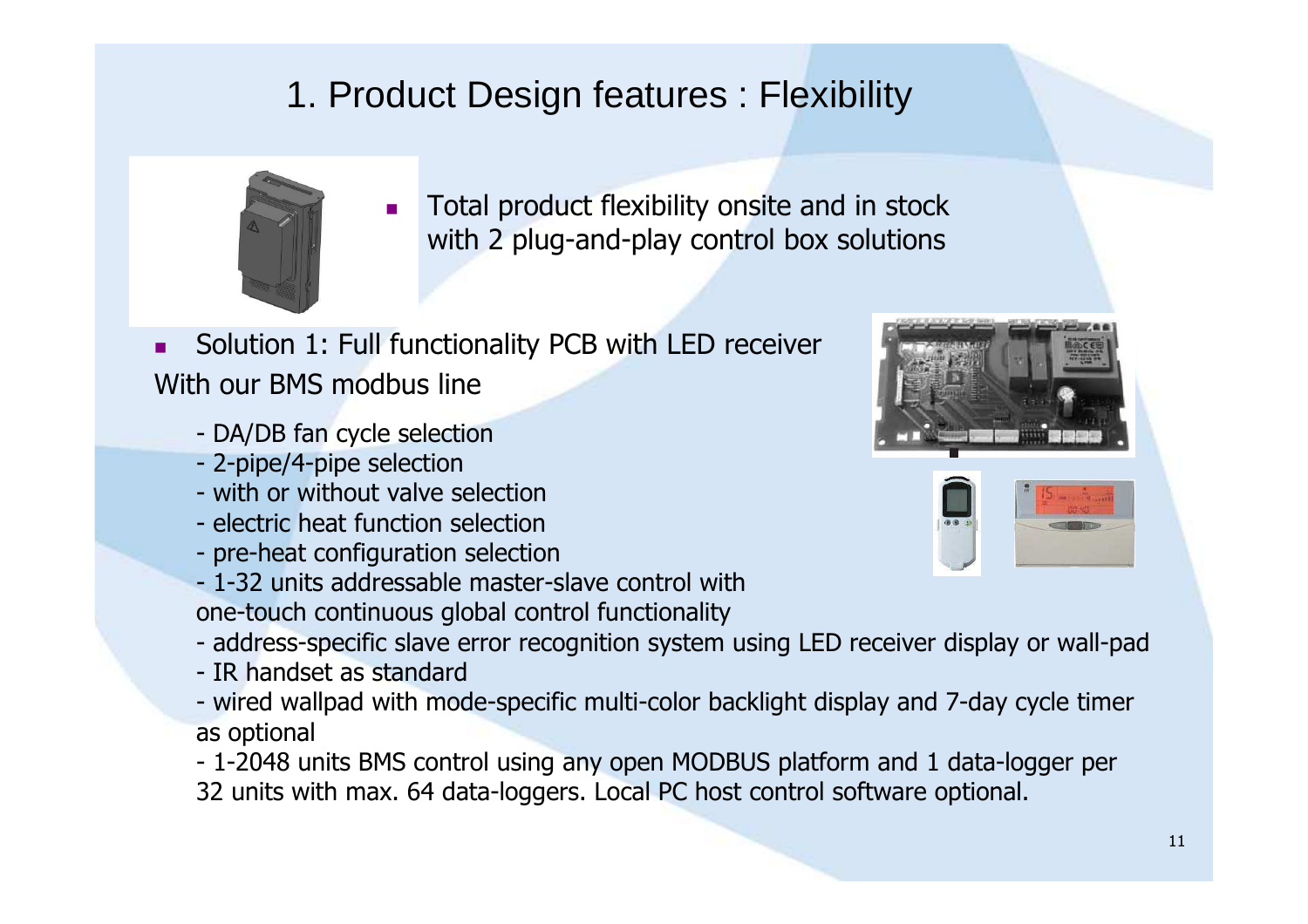- $\blacksquare$  Solution 2: NCUGH configuration - Terminal strip only control box for wired remote thermostat
	- it will be possible to use digital thermostats<br>- it will be possible to use other BMS solution
	- it will be possible to use other BMS solutions.

![](_page_11_Picture_4.jpeg)

- We will send in the same package of the std cassette a PC Box to use removing the std electronic board in a quickly way.
- This NCUGH control box will have the management of:
- 1) drain-pump ;
- 2) Swing.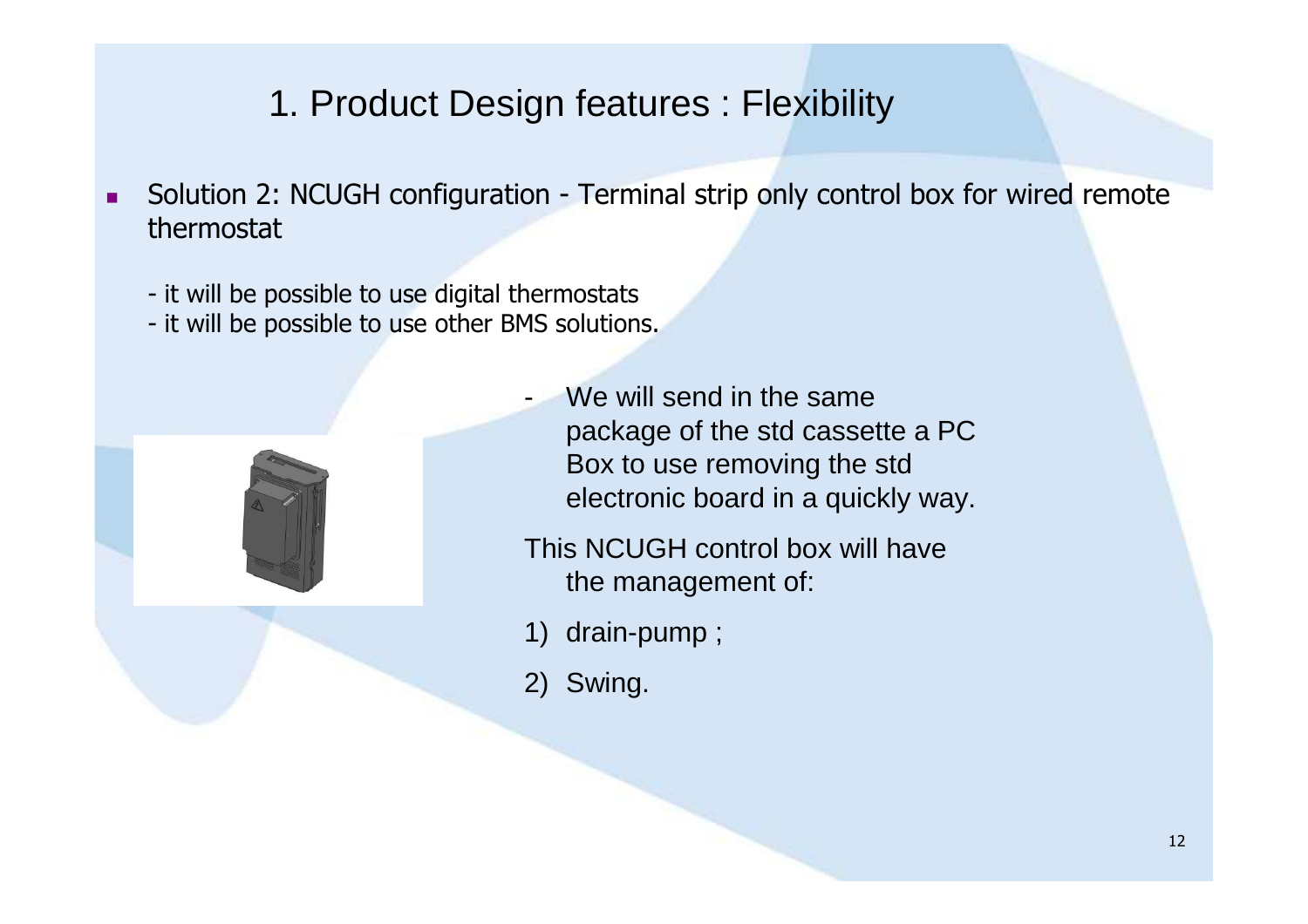$\blacksquare$  Solution 2: NCUGH configuration - Terminal strip only control box for wired remote thermostat

#### - **it will be possible to use digital thermostats**:

see in succession same of the new digital controls - it will be possible to use other BMS solutions.

![](_page_12_Picture_4.jpeg)

**HTC-006BMS**: external touch screen control 2/4 pipes with timer and BMS integrated

![](_page_12_Picture_6.jpeg)

**HTC-001BBMS**: flush wall digital control 2/4 pipes with timer and BMS integrated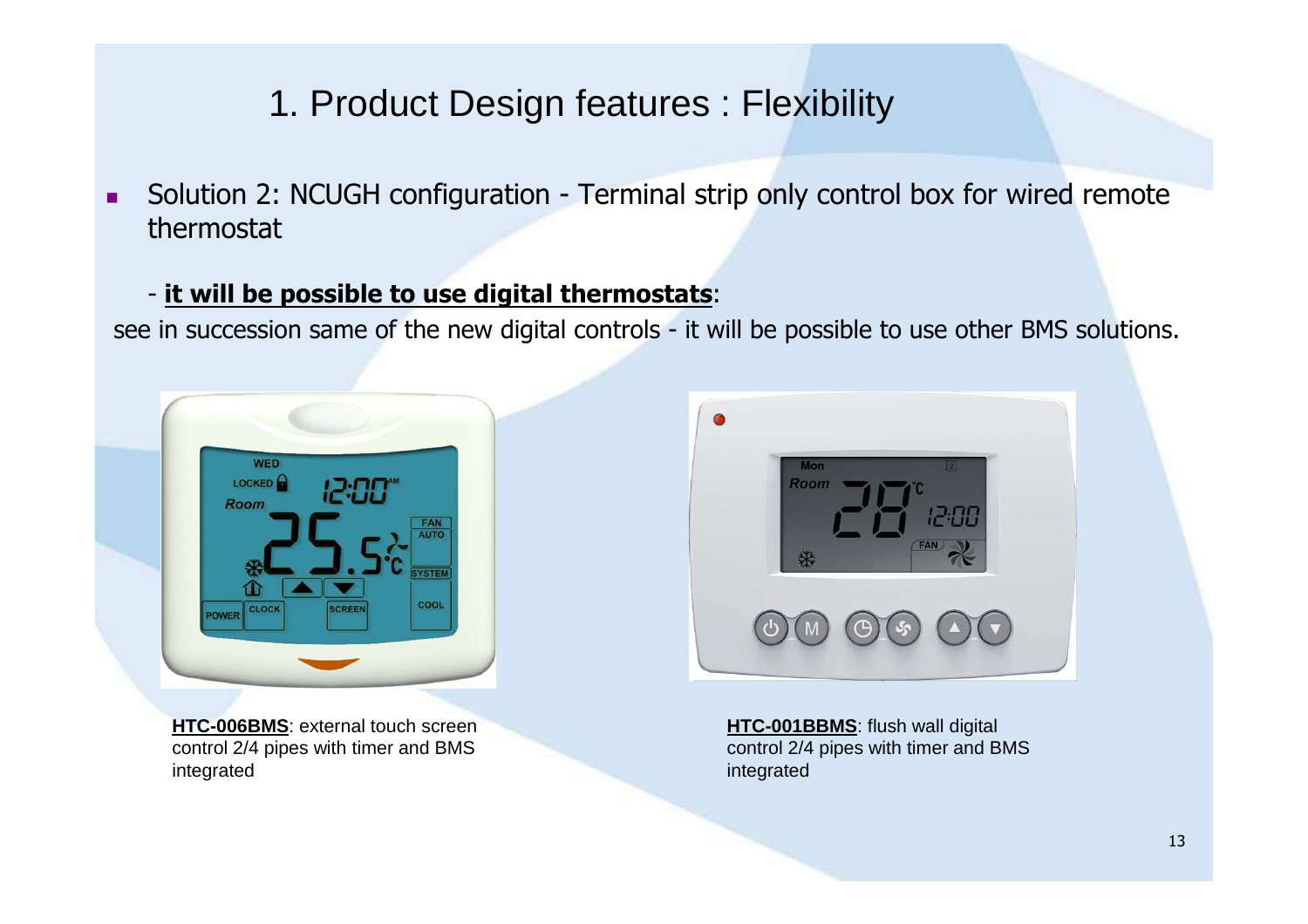$\blacksquare$  Solution 2: NCUGH configuration - Terminal strip only control box for wired remote thermostat

#### - **it will be possible to use digital thermostats**:

see in succession same of the new digital controls - it will be possible to use other BMS solutions.

![](_page_13_Picture_4.jpeg)

HTC-002: external digital 2/4pipes control

![](_page_13_Picture_6.jpeg)

HTC-005BMS: external digital control 2/4 pipes with timer and BMS integrated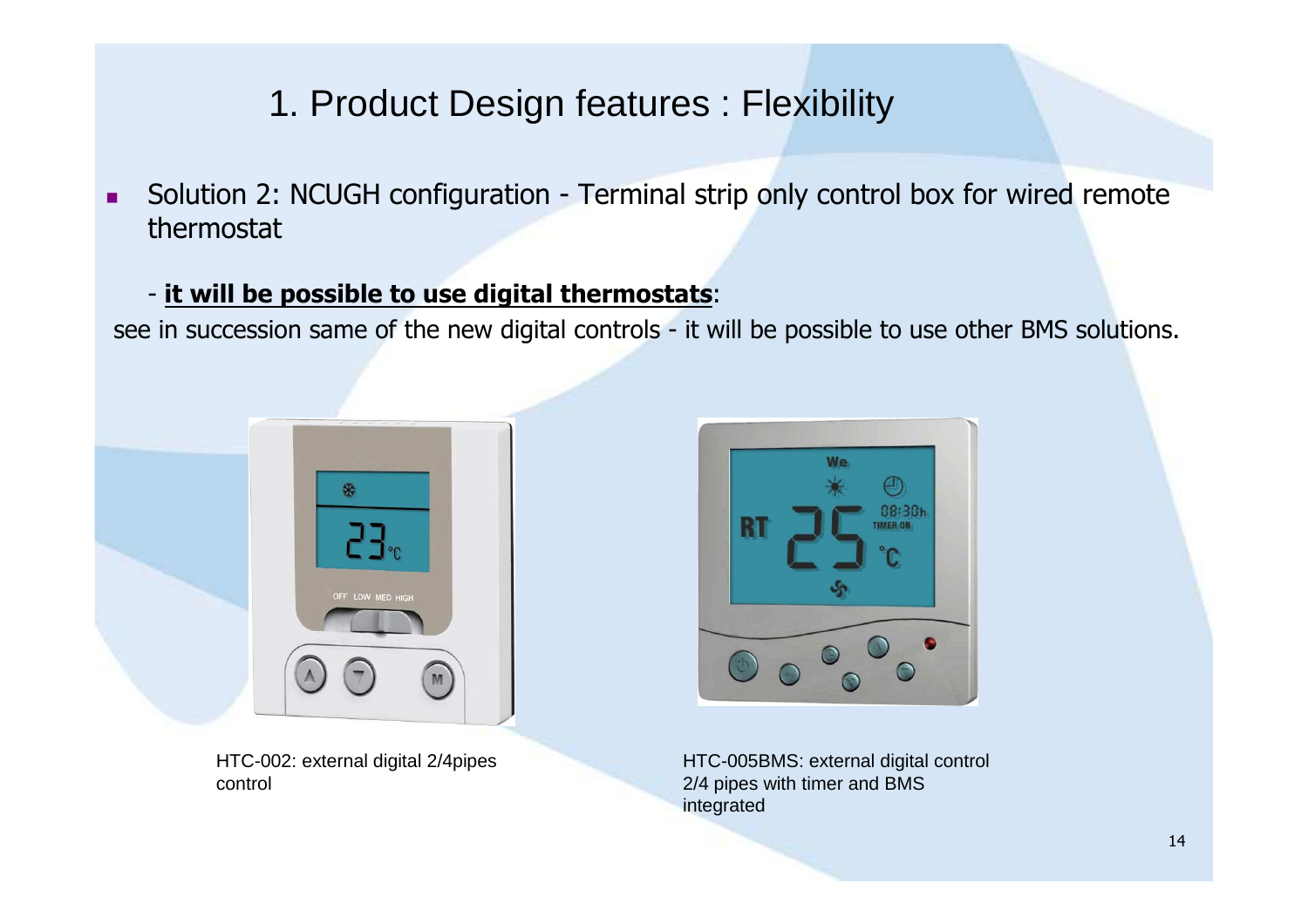![](_page_14_Picture_1.jpeg)

![](_page_14_Picture_2.jpeg)

- $\blacksquare$  Electric heater installation on-site or in stock
	- plug-and-play wiring<br>- plug-and-play fixture
	- plug-and-play fixtures to pre-installed<br>brackets (un to 5 fixture screws brackets (up to 5 fixture screws depending on model)
	- onboard PCB electric heater<br>configuration selectable by dir configuration selectable by dipswitch
	- $\blacksquare$  Integrated valve removal onsite using plug-and-play replacement connector

![](_page_14_Picture_8.jpeg)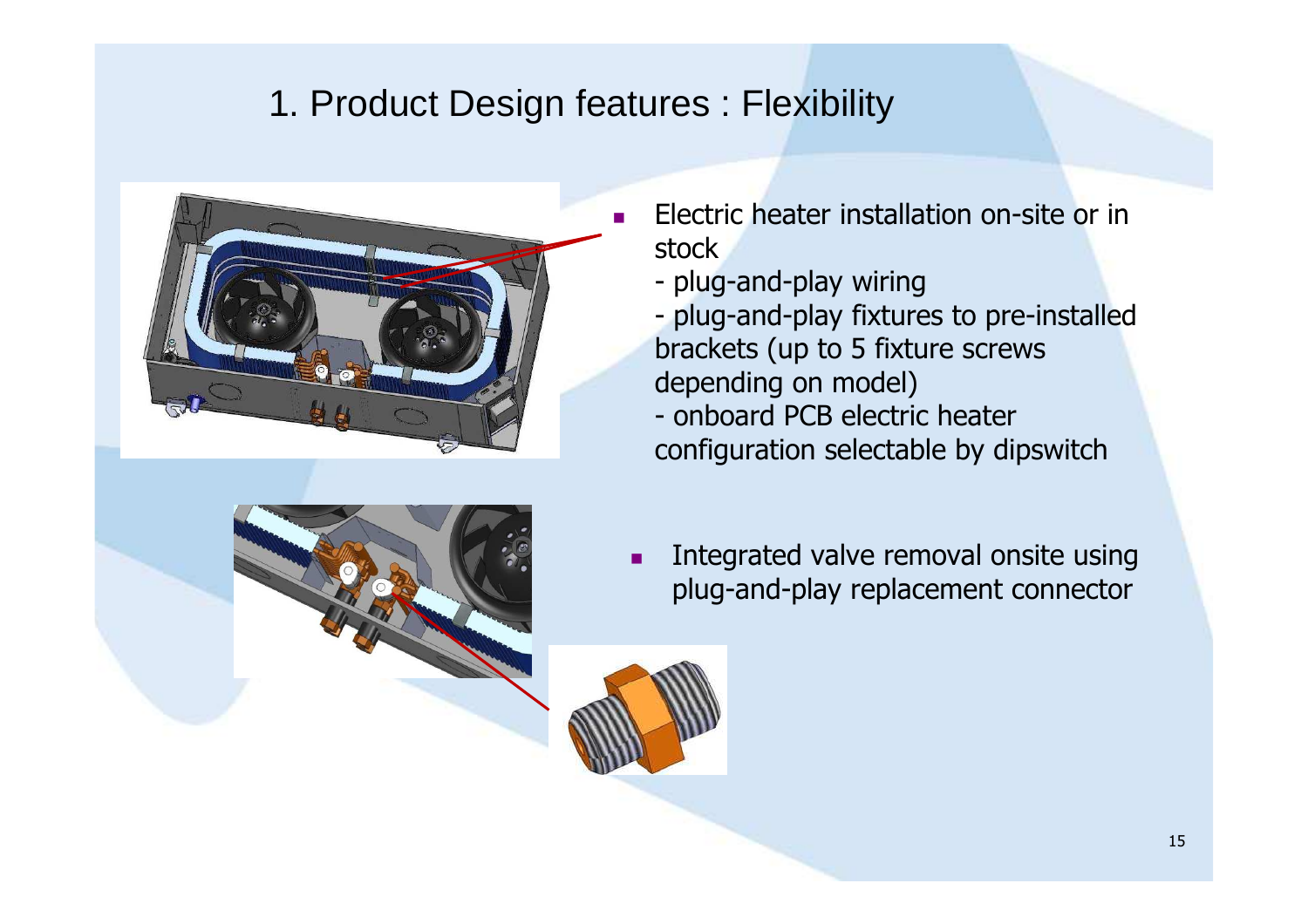![](_page_15_Picture_1.jpeg)

![](_page_15_Picture_2.jpeg)

#### ▔ 4x2 Switching Device

- enables 2-pipe unit to function as 4-pipe<br>unit without reduction in performance unit without reduction in performance
- eliminates need for 4-pipe stock<br>- worldwide patent applications pe
- worldwide patent applications pending;<br>- Casse analysis colution working with

**- save energy solution working witjh lower temperatures !!!!MORE CAPACITY AVAILABLE NOT ONLY IN HEATING BUT ALSO IN COOLING !!!!!!!!!!!**

u Improved fresh air circulation

- allows up to 15% percent of unit airflow as<br>fresh air intake (per connection) fresh air intake (per connection)

- maximum 2 fresh air connections of 10 cm.<br>ner unit per unit

- punch-out fresh air connection holes<br>- ABS plastic flanges using 2 screws fo
- ABS plastic flanges using 2 screws for<br>fixture to unit fixture to unit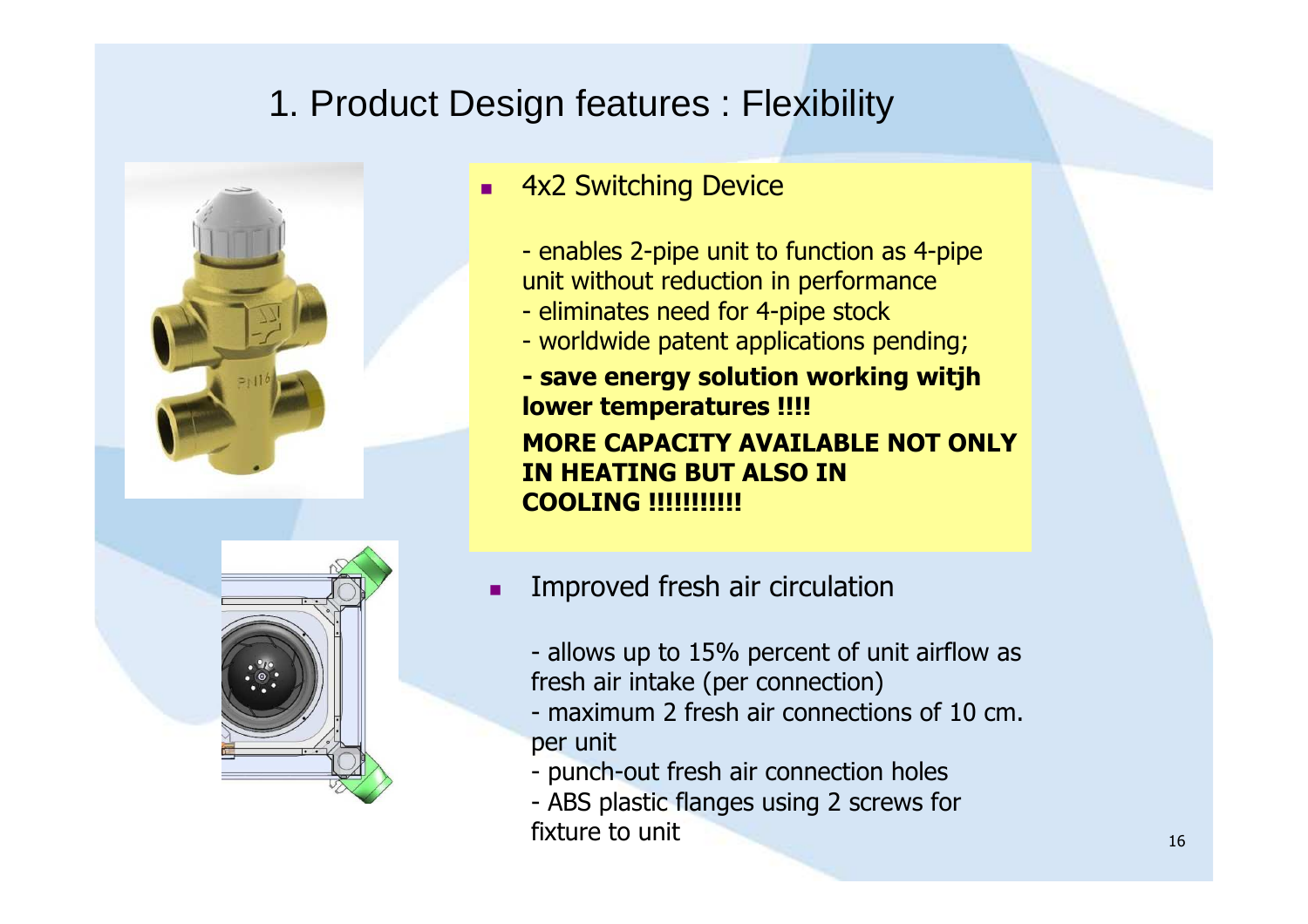![](_page_16_Picture_0.jpeg)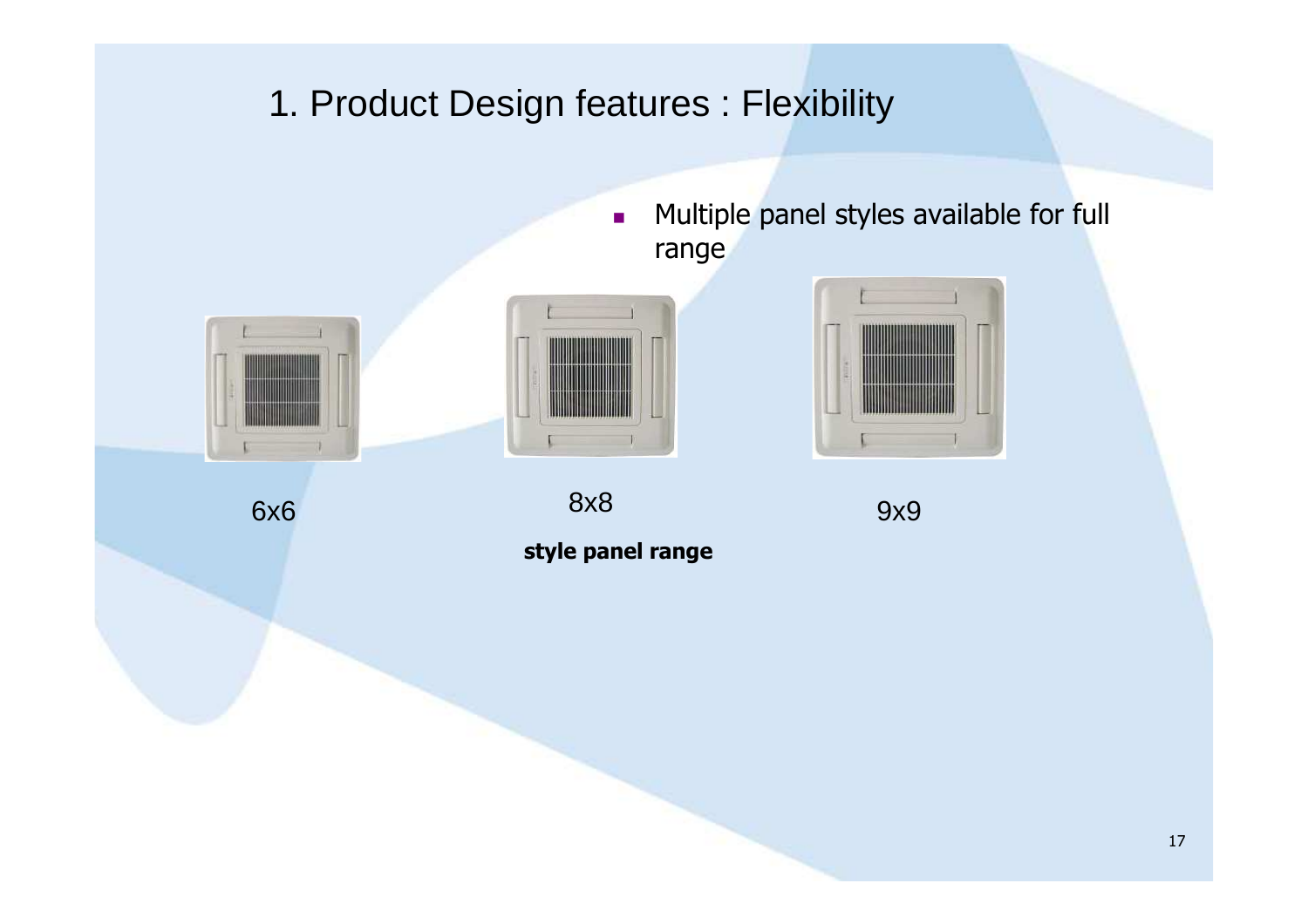## 2. Product specification : range available

- Standard motor AC;
- Square cassettes : G/H series;
- EC Motor cassettes;
- Totally Eurovent certified (within 2011)

![](_page_17_Picture_5.jpeg)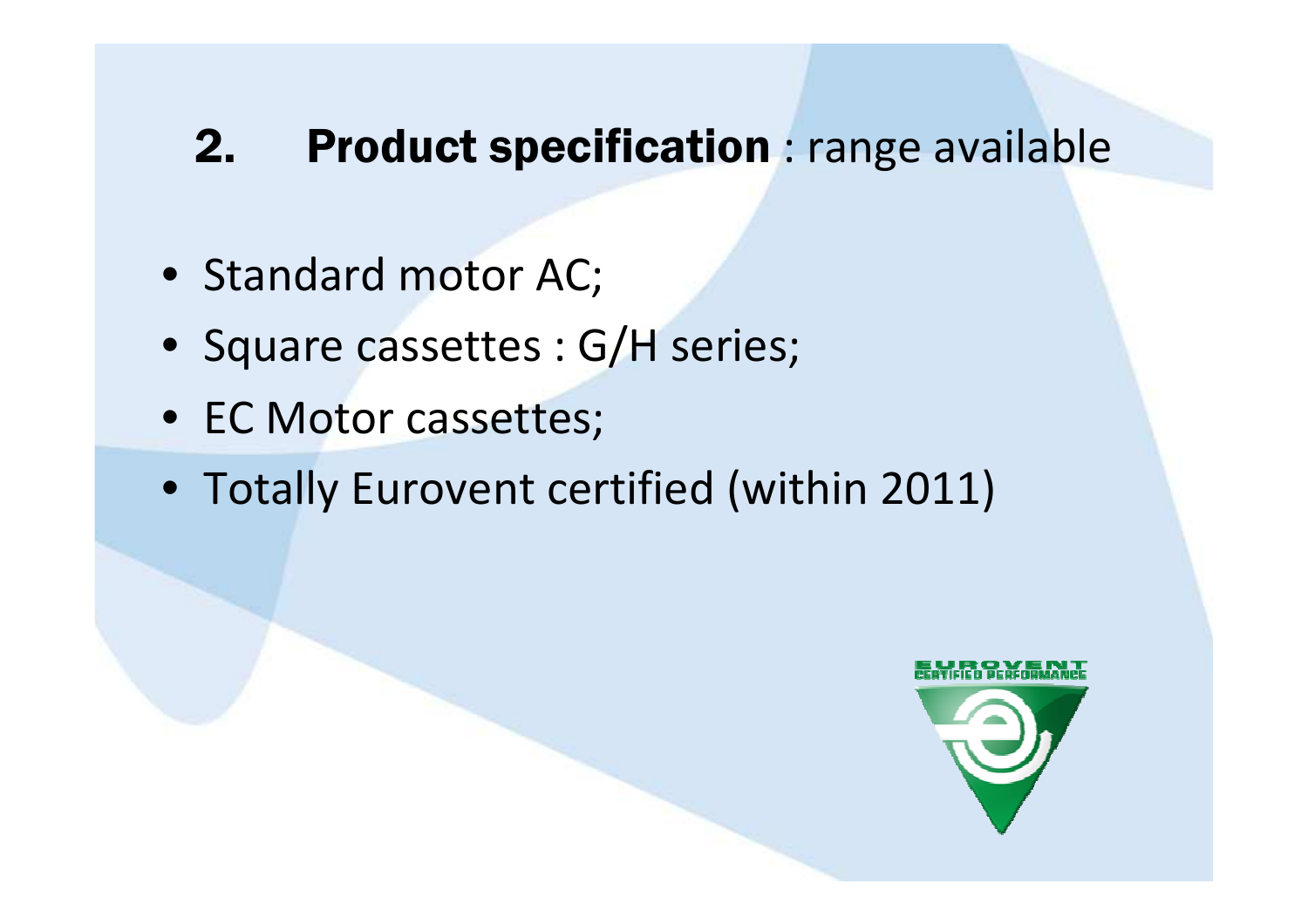## RANGE AVAILABLE

(phase-in: end of february 2011)

| <b>New Aertesi Range</b> |                                           |                    |                 |              |  |  |
|--------------------------|-------------------------------------------|--------------------|-----------------|--------------|--|--|
| Aertesi code             | Capacity<br><b>Kw</b><br>cooling<br>(max) | 2 pipes/4<br>pipes | <b>Meazures</b> | Fan<br>motor |  |  |
| <b>20G</b>               |                                           | $2,3$ 2 pipes      | 6x6             | <b>AC</b>    |  |  |
| <b>30G</b>               |                                           | $3,2$ 2 pipes      | 6x6             | <b>AC</b>    |  |  |
| 30G-EC                   |                                           | $3,2$ 2 pipes      | 6x6             | <b>EC</b>    |  |  |
| 40G                      | 4,1                                       | 2 pipes            | 6x6             | <b>AC</b>    |  |  |
| 50G                      |                                           | $4,6$  2 pipes     | 6x6             | <b>AC</b>    |  |  |
| <b>50G-EC</b>            |                                           | $4,6$  2 pipes     | 6x6             | EC           |  |  |
| 60H                      |                                           | $5,6$  2 pipes     | 8x8             | <b>AC</b>    |  |  |
| <b>70H</b>               |                                           | 6,92 pipes         | 8x8             | <b>AC</b>    |  |  |
| <b>70H-EC</b>            |                                           | 6,92 pipes         | 8x8             | <b>EC</b>    |  |  |
| <b>100H</b>              | <u> 10</u>                                | 2 pipes            | 9x9             | <b>AC</b>    |  |  |
| <b>120H</b>              |                                           | $11,7$  2 pipes    | 9x9             | <b>AC</b>    |  |  |
| <b>110H-EC</b>           |                                           | $10,6$  2 pipes    | 9x9             | <b>EC</b>    |  |  |
| 40B1G                    |                                           | $3,6$   4 pipes    | 6x6             | <b>AC</b>    |  |  |
| 60B1H                    | 5,7                                       | 4 pipes            | <b>8x8</b>      | <b>AC</b>    |  |  |
| 80B1H                    | 8                                         | 4 pipes            | 9x9             | <b>AC</b>    |  |  |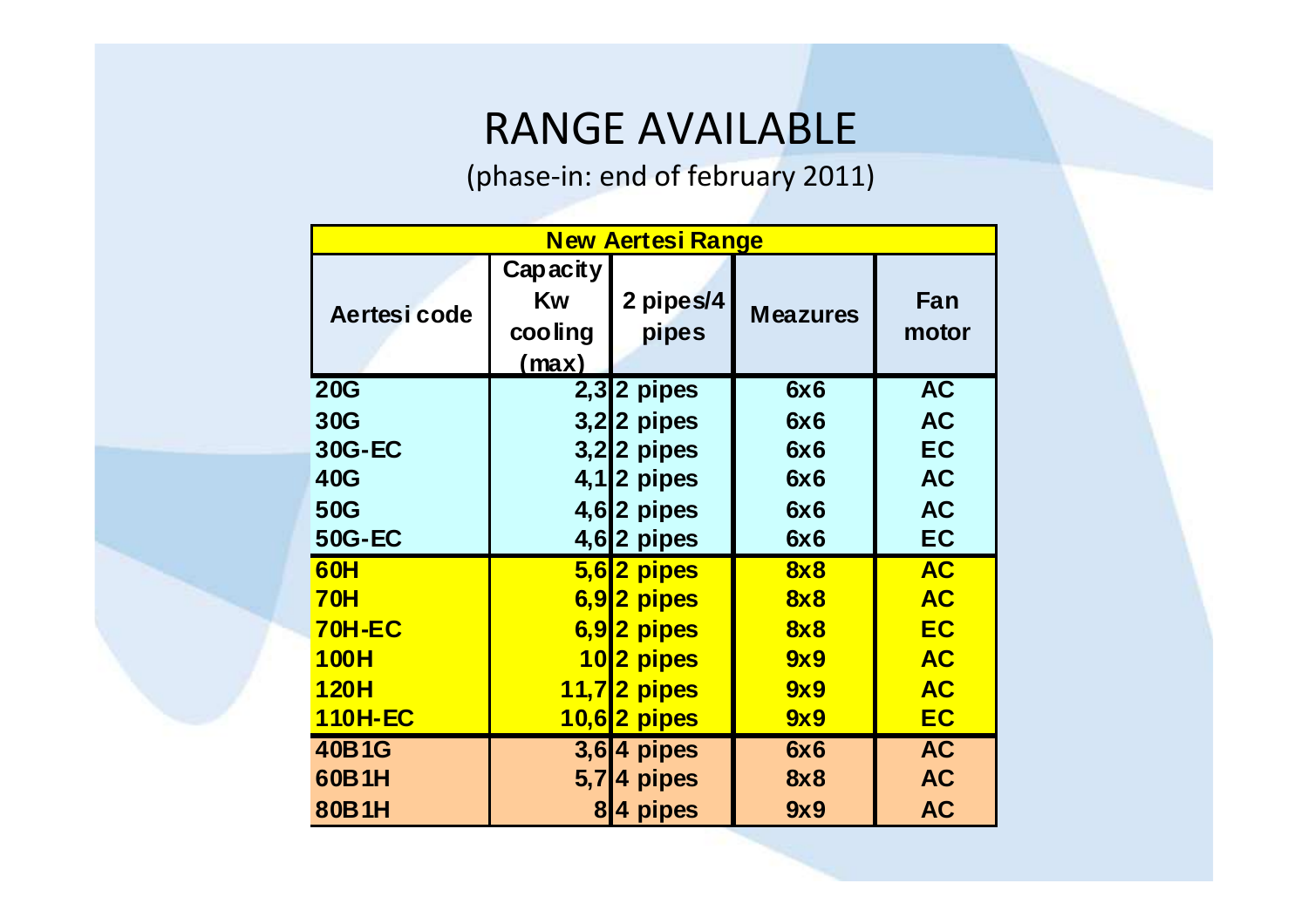#### TECHNICAL SPECIFICATIONS – AC MOTOR CASSETTES

|                                                                                       | <b>CASSETTE 2 TUBI - 2 PIPE CASSETE</b> |                |              |                |                |          |         |                |                |         |
|---------------------------------------------------------------------------------------|-----------------------------------------|----------------|--------------|----------------|----------------|----------|---------|----------------|----------------|---------|
| Modello - Model                                                                       |                                         |                | 20G          | 30G            | 40G            | 50G      | 60H     | <b>70H</b>     | 100H           | 120H    |
| Numero di ventole<br>Number Of Fan Blowers                                            |                                         |                | Singolo      | Singolo        | Singolo        | Singolo  | Singolo | Singolo        | Singolo        | Singolo |
|                                                                                       |                                         | H              | 380          | 575            | 722            | 810      | 960     | 1300           | 1950           | 2290    |
| Portata d'aria nominale<br>Total flow                                                 | m <sub>3</sub> /h                       | $\mathbf{M}$   | 240          | 290            | 522            | 617      | 820     | 960            | 1380           | 1950    |
|                                                                                       |                                         | L              | 200          | 200            | 450            | 450      | 700     | 700            | 1090           | 1090    |
|                                                                                       |                                         | $\mathbf H$    | 2,37         | 3,2            | 4,08           | 4,56     | 5,6     | 6,9            | 10             | 11,7    |
| Potenza frigorifera nominale<br>Cooling Capacity (1)                                  | kW                                      | $\mathbf{M}$   | 1,7          | 2,06           | 3,1            | 3.76     | 5,1     | 5,6            | 7,83           | 10      |
|                                                                                       |                                         | $\mathbf L$    | 1,41         | 1,41           | 2,7            | 2,7      | 3,57    | 3,57           | 6,56           | 6,56    |
|                                                                                       |                                         | $\bf H$        | 1,89         | 2,5            | 3              | 3,17     | 4,37    | 5,06           | 7,94           | 8,86    |
| Potenza frigorifera sensibile nominale<br>Sensible Cooling Capacity                   | kW                                      | M              | 1,35         | 1,62           | 2,45           | 2,85     | 3,85    | 4,37           | 6,45           | 7,94    |
|                                                                                       |                                         | ${\bf L}$      | 1,11         | 1,11           | 2,15           | 2,15     | 2,96    | 2,96           | 5,58           | 5,58    |
|                                                                                       |                                         | H              | 4,92         | 6,58           | 7,8            | 8,9      | 11,4    | 12,72          | 18,65          | 20,87   |
| Potenza termica nominale<br>Heating Capacity $(3)$                                    | kW                                      | $M$            | 3,98         | 4,3            | 6,92           | 7,4      | 10,13   | 11,4           | 16.6           | 18,65   |
|                                                                                       |                                         | L              | 3,25         | 3,25           | 6,58           | 6,58     | 7,52    | 7,52           | 15,2           | 15,2    |
|                                                                                       |                                         | H              | 2,8          | 3,65           | 5,29           | 6,15     | 6,72    | 8,28           | 11,48          | 13,7    |
| Potenza termica nominale<br>Heating Capacity (2)                                      | kW                                      | M              | 2            | 2,4            | 4,1            | 4,9      | 6,2     | 6,72           | 9.39           | 11,48   |
|                                                                                       |                                         | L              | 1,6          | 1,6            | 3,5            | 3,5      | 4,28    | 4,28           | 7,87           | 7,87    |
| Resistenza elettrica (opzionale)<br><b>Kw</b><br>Electric Heater Capacity (option al) |                                         | $\blacksquare$ | $\mathbf{1}$ | $\blacksquare$ | $\overline{2}$ | $\equiv$ | 3       | $\overline{a}$ | $\overline{4}$ |         |
|                                                                                       |                                         | $\bf H$        | 34           | 37             | 44             | 46       | 42      | 47             | 50             | 52      |
| Livello di rumore a 1 m<br>Sound Pressure Level @ 1 M                                 | dB(A)                                   | $M$            | 30           | 32             | 35             | 40       | 40      | 40             | 42             | 46      |
|                                                                                       |                                         | L              | 27           | 27             | 30             | 30       | 36      | 36             | 36             | 39      |
|                                                                                       |                                         | $\mathbf H$    | 42           | 48             | 57             | 60       | 55      | 65             | 65             | 70      |
| Potenza sonora Lwi<br>Sound Power Lwi                                                 | dB(A)                                   | М              | 37           | 40             | 46             | 52       | 50      | 57             | 58             | 65      |
|                                                                                       |                                         | L              | 35           | 35             | 42             | 42       | 46,8    | 46,8           | 47             | 47      |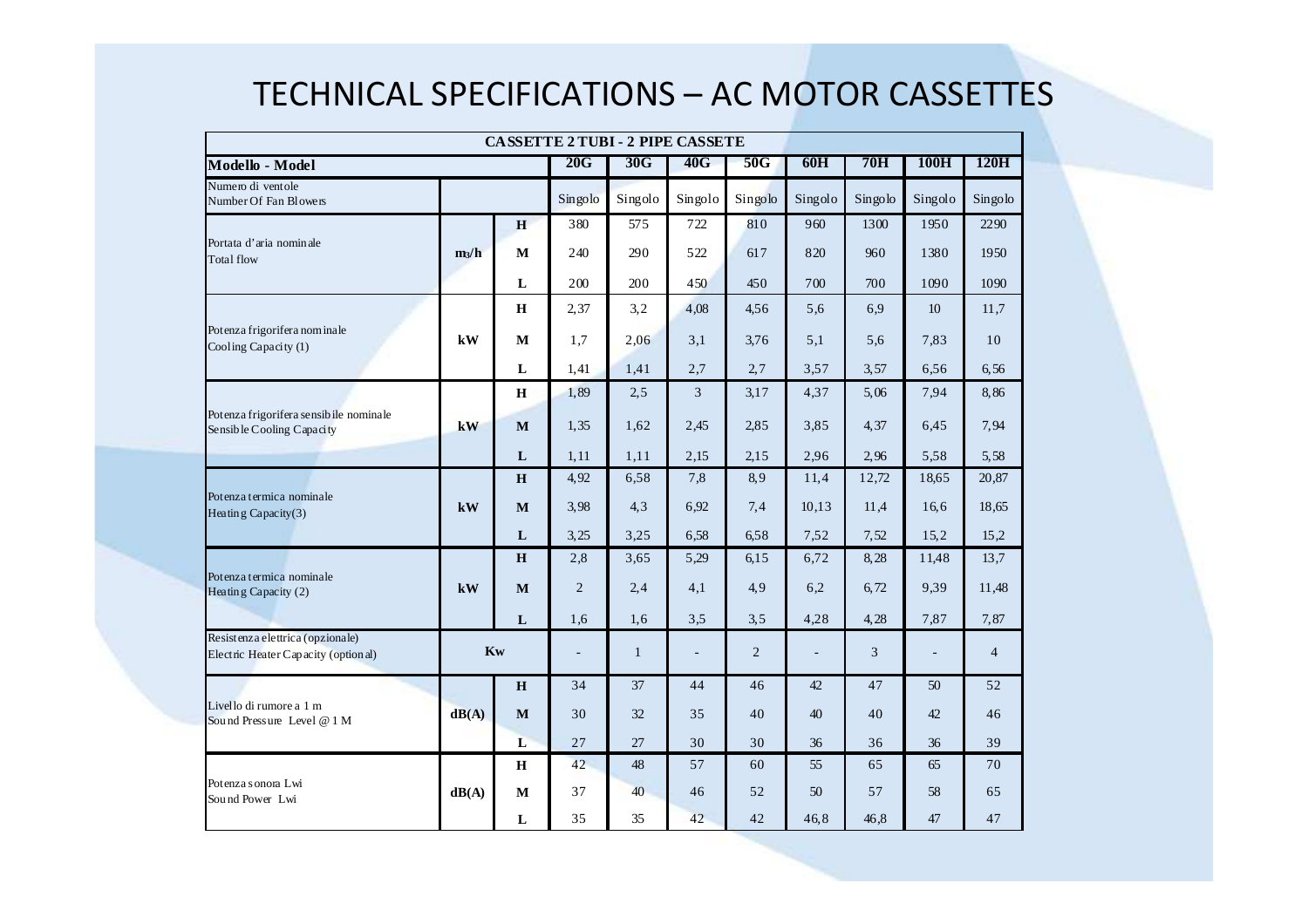#### TECHNICAL SPECIFICATIONS – AC MOTOR CASSETTES

|                                                               | <b>CASSETTE 2 TUBI - 2 PIPE CASSETE</b>  |                |                           |         |         |                      |         |            |         |         |
|---------------------------------------------------------------|------------------------------------------|----------------|---------------------------|---------|---------|----------------------|---------|------------|---------|---------|
| Modello - Model                                               |                                          |                | 20G                       | 30G     | 40G     | 50G                  | 60H     | 70H        | 100H    | 120H    |
| Numero di ventole<br>Number Of Fan Blowers                    |                                          |                | Singolo                   | Singolo | Singolo | Singolo              | Singolo | Singolo    | Singolo | Singolo |
| Alimentazi one<br>Power Supply                                |                                          |                |                           |         |         | 230V/1 PHASE / 50 Hz |         |            |         |         |
| Potenza motore ventilatore<br>Fan Motor Power                 |                                          | <b>Watt</b>    | 38                        | 50      | 56      | 85                   | 89      | 146        | 267     | 310     |
| Fan Motor Running Current                                     | Corrente di esercizio motore ventilatore | Amp.           | 0,17                      | 0,26    | 0,24    | 0,37                 | 0,36    | 0.64       | 1,16    | 1,35    |
| Fan Mot or Starting Current                                   | Corrente di spunto motore ventilatore    | Amp.           | 0.51                      | 0,78    | 0,72    | 1,11                 | 1,08    | 1,9        | 3,48    | 4,04    |
| Portata acqua raffreddamento<br>Cooling Water Flow Rate       |                                          | V <sub>h</sub> | 419                       | 601     | 753     | 810                  | 1047    | 1226       | 1767    | 2073    |
| Caduta di pressione dell'acqua<br>Cooling Water Pressure Drop |                                          | Kpa            | 6,5                       | 12,8    | 30      | 36,8                 | 27,7    | 36,9       | 38      | 49      |
| Contenuto dell'acqua<br>Cooling Water Content                 |                                          | l              | 1,25                      | 1,25    | 1,56    | 1,56                 | 1,78    | 1,78       | 2,41    | 2,41    |
| D.I. raccordo scarico cond.<br>Con d. Drain Connection I.D.   |                                          | mm(in)         | 19.05(3/4)                |         |         |                      |         |            |         |         |
|                                                               | L                                        | Mm             | 570                       | 570     | 570     | 570                  | 730     | 730        | 830     | 830     |
| Dimensioni<br>Dimensions                                      | W                                        | Mm             | 570                       | 570     | 570     | 570                  | 730     | 730        | 830     | 830     |
|                                                               | D                                        | Mm             | 250                       | 250     | 290     | 290                  | 290     | 290        | 290     | 290     |
| Dimensioni pan nello (LxAxP)<br>Panel Dimensions (LxWxH)      |                                          | mm             | 680×680×28                |         |         | 830×830×28           |         | 980x980x28 |         |         |
| Peso lordo (pannello+ involucro)<br>Net Weight                |                                          | Kg             | 31                        | 31      | 33      | 33                   | 40      | 40         | 55      | 55      |
| Metodo di collegamento<br>Connection Method                   |                                          |                | FEMMINA (Threaded Female) |         |         |                      |         |            |         |         |
| Ingresso In                                                   |                                          | $mm$ $(in)$    |                           |         |         | 19.05(3/4)           |         |            |         |         |
| Raccordo acqua<br>Water<br>Connection                         | Uscita Out                               | $mm$ $(in)$    | 19.05(3/4)                |         |         |                      |         |            |         |         |

1Raffreddamento : 27°C d b/47% UR temperatura aria ingresso, 7°C temperatu ra acqua ingresso e 12°C temperatura acqua in uscita con la p ortata d'acqua come sopra indicata

Cooling Capacity is tested under the condition 27°C Dry Bulb / 19°C Wet Bulb entering air temperature, 7°C entering water and 12°C leaving water temperature with water flow rates specified.

2Riscaldamento : 20 °C db temp eratura aria ingresso, 50°C temperatura acqua ingresso, stessa portata acqua di raffeddamento

Heating Capacity is tested under the condition 20°C Dry Bulb entering air temperature,  $50^{\circ}$ C entering water temperature with water flow rates same as for the cooling test.

3Riscaldamento : 20 °C db temp eratura aria ingresso, 70°C temperatura acqua ingresso e 6 0°C temperatura acqua in uscita.

Heating Capacity is tested under th e condition 20°C Dry Bulb entering air temperature 70°C entering water temperature and 60°C leaving water temperature cooling test.

Il colore del p annello frontale è RAL 9010

Front p anel colour is RAL 9010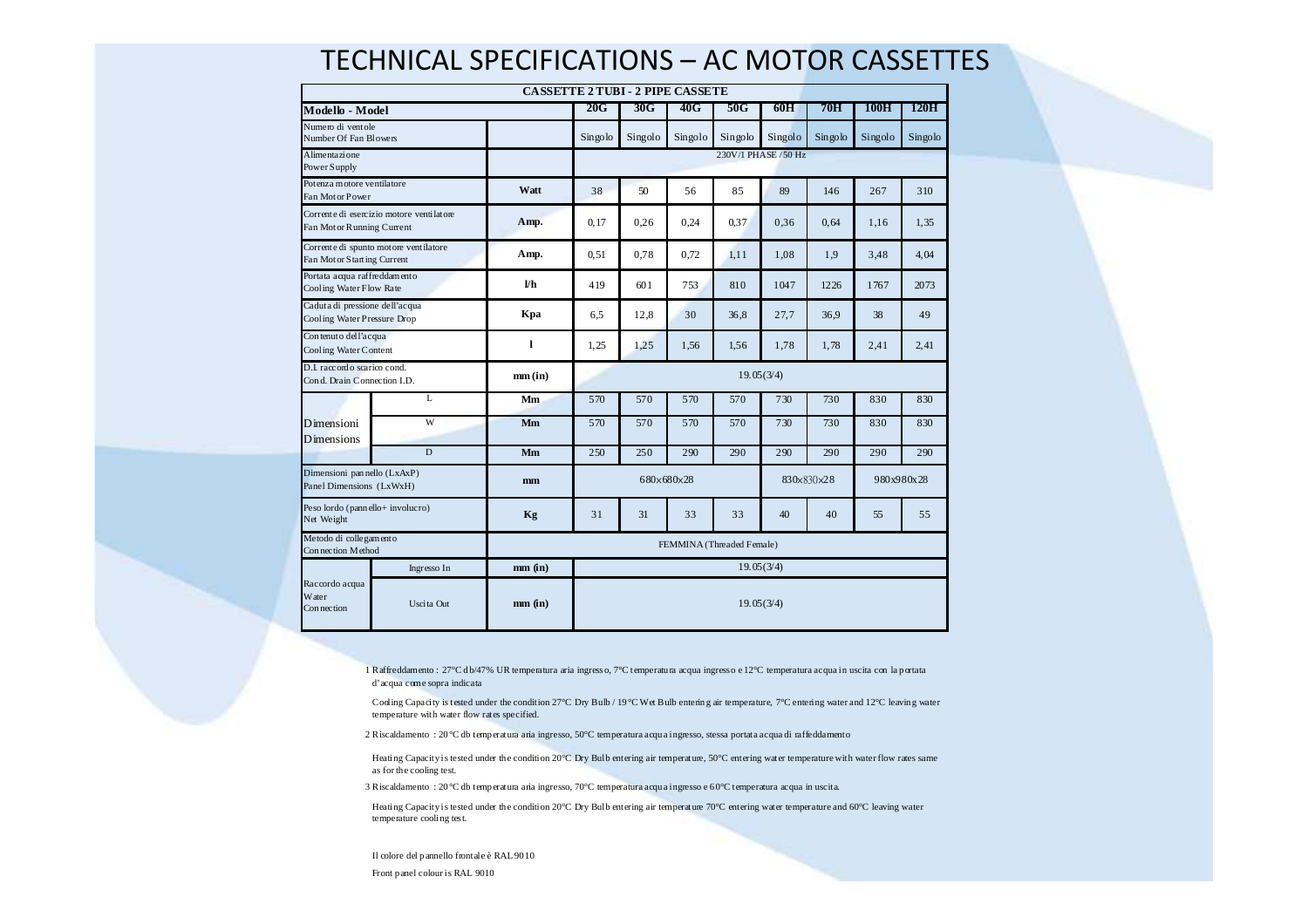#### TECHNICAL SPECIFICATIONS – AC MOTOR CASSETTES

|                                                            | <b>CASSETTE 4 TUBI - 4 PIPE CASSETTE</b> |       |              |         |                     |              |
|------------------------------------------------------------|------------------------------------------|-------|--------------|---------|---------------------|--------------|
| Modello - Model                                            |                                          |       |              | 40GB1   | <b>60HB1</b>        | <b>80HB1</b> |
| Numero di ventole                                          | Number Of                                |       |              | Singolo | Singolo             | Singolo      |
| Fan Blowers                                                |                                          |       |              |         |                     |              |
|                                                            |                                          |       | H            | 810     | 1300                | 2290         |
| Portata d'aria nomin ale                                   | Total flow                               | m3/h  | $\mathbf{M}$ | 617     | 960                 | 1950         |
|                                                            |                                          |       |              |         |                     |              |
|                                                            |                                          |       | $\mathbf{L}$ | 450     | 700                 | 1090         |
|                                                            |                                          |       | H            | 3,6     | 5,75                | 7,92         |
| Potenza frigorifera nominale<br>Capacity (1)               | Cooling                                  | kW    | $\mathbf{M}$ | 3,02    | 5,21                | 6,82         |
|                                                            |                                          |       | L            | 2,42    | 3,18                | 5,34         |
|                                                            |                                          |       | H            | 2,94    | 4,46                | 6,96         |
| Potenza frigorifera sensibile nominale<br>Cooling Capacity | Sen sible                                | kW    | $\mathbf{M}$ | 2,6     | 4,2                 | 6,28         |
|                                                            |                                          |       | L            | 2,22    | 2,76                | 5,2          |
|                                                            |                                          |       | H            | 4,43    | 5,03                | 9,65         |
| Potenza termica nominale<br>Capacity (2)                   | Heating                                  | kW    | $\mathbf{M}$ | 3,84    | 4,63                | 8,87         |
|                                                            |                                          |       | $\mathbf{L}$ | 3,41    | 3,42                | 7,56         |
|                                                            |                                          |       | H            | 46      | 50                  | 54           |
| Livello di rumore a 1 m<br>Pressure Level @ 1 M            | Sound                                    | dB(A) | $\mathbf{M}$ | 40      | 42                  | 50           |
|                                                            |                                          |       | $\mathbf{L}$ | 30      | 36                  | 39           |
| Alimentazione<br>Su pply                                   | Power                                    |       |              |         | 230V/1 PHASE /50 Hz |              |
| Potenza motore ventilatore                                 |                                          |       | Watt         |         |                     |              |
| Fan Motor Power                                            |                                          |       |              | 85      | 146                 | 310          |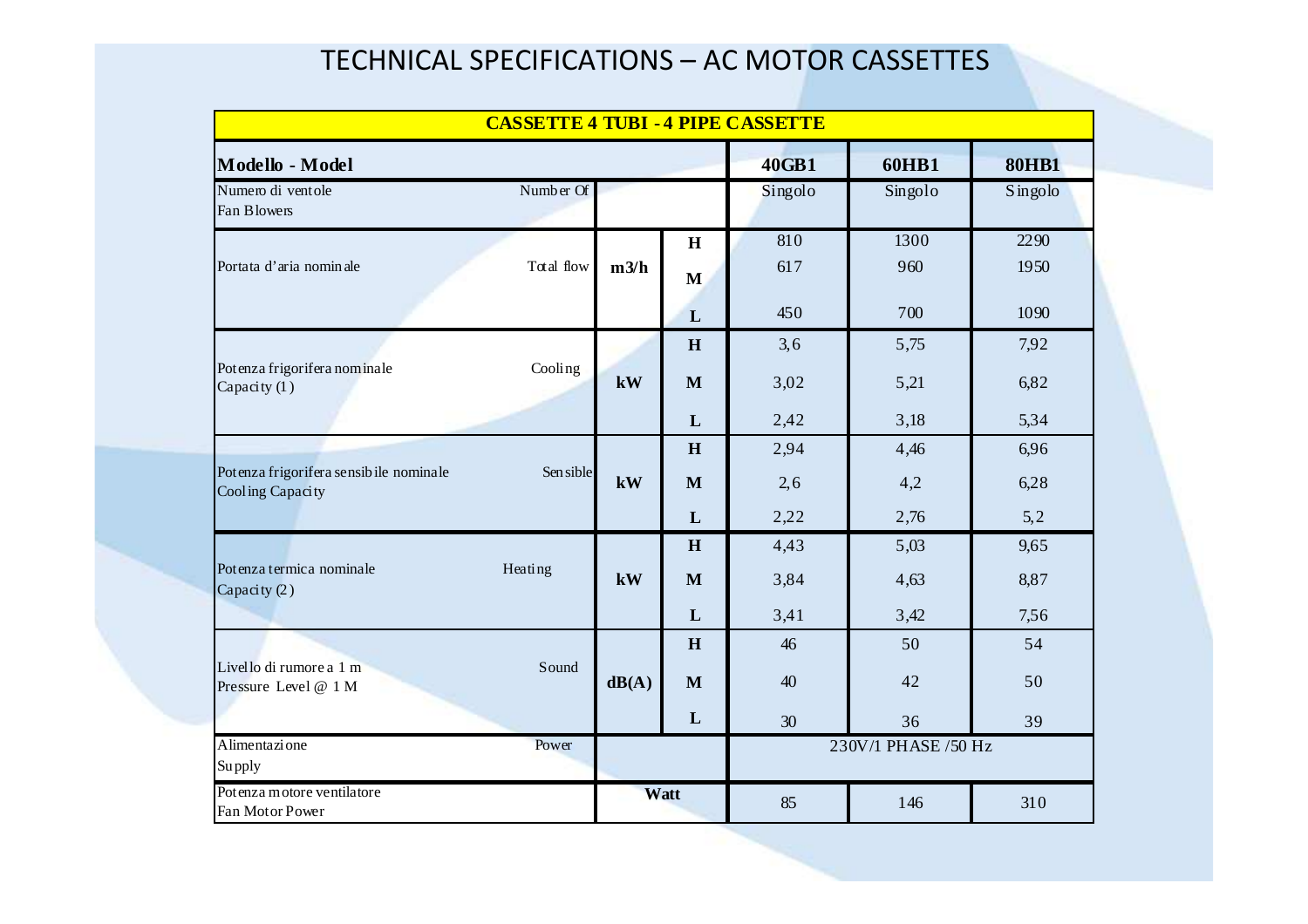#### TECHNICAL SPECIFICATIONS <u>- SPECIFICATIONS — AC MOTOR CASSETTES</u><br><del>cassette 4 tubi -4 pipe cassette</del>

| Modello - Model                                                                 |                |              | 40GB1                     | <b>60HB1</b> | <b>80HB1</b> |
|---------------------------------------------------------------------------------|----------------|--------------|---------------------------|--------------|--------------|
| Corrente di esercizio motore venti latore<br>Running Current                    | Fan Motor      | Amp.         | 0,37                      | 0,64         | 1,35         |
| Corrente di spunto motore ventilatore<br>Fan Motor Starting Current             |                | Amp.         | 1,11                      | 1,9          | 4,04         |
| Portata acqua raffreddamento<br>Cooling Water Flow Rate                         |                | 1/h          | 636                       | 1007         | 1400         |
| Portata acqua riscald amento<br>Heating Water Flow Rate                         |                | 1/h          | 380                       | 431          | 827          |
| Caduta di pressione dell'acqua (raff.)<br>Cooling Water Pressure Drop (cooling) |                | Kpa          | 14,7                      | 40,3         | 26,8         |
| Caduta di pressione dell'acqua (risc.)<br>Cooling Water Pressure Drop (heating) |                | Kpa          | 3,5                       | 7,5          | 13,3         |
| Contenuto dell'acqua (raff.)<br>Cooling Water Content (cooling)                 |                | 1            | 1,07                      | 1,37         | 1,67         |
| Contenuto dell'acqua (risc.)<br>Cooling Water Content (heating)                 |                | $\mathbf{I}$ | 0,49                      | 0,41         | 0,74         |
| D.I. raccordo scarico cond.<br>Drain Connection I.D.                            | Cond.          | mm(m)        |                           | 19.05(3/4)   |              |
|                                                                                 | $\overline{L}$ | Mm           | 580                       | 730          | 830          |
| Dimensioni<br>Dimensions                                                        | W              | Mm           | 580                       | 730          | 830          |
|                                                                                 | D              | Mm           | 290                       | 290          | 290          |
| Dimensioni pan nello (LxAxP)<br>Dimensions (LxWxH)                              | Panel          | mm           | 680×680×28                | 830x830x260  | 980x980x290  |
| Peso lordo (pannello+ involucro)<br>Weight                                      | <b>Net</b>     | Kg           | 33                        | 40           | 55           |
| Metodo di collegamento<br>Connection Method                                     |                |              | FEMMINA (Threaded Female) |              |              |
|                                                                                 | Ingresso       | mm(in)       |                           | 19.05(3/4)   |              |
| Raccordo acqua<br><b>Water Connection</b>                                       | Uscita         | mm(in)       |                           | 19.05(3/4)   |              |

1Raffreddamento : 27°C db/4 7% UR temperatura aria ingresso, 7°C temperatura acqua ingresso e 12°C temperatura acqua in uscita con la portata d'acqua come sopra indicata

Coolin g Capacity is tested under the condition 27°C Dry Bulb / 19°C Wet Bulb entering air temperature, 7°C entering water and  $12^{\circ}$ C leaving water temperature with water flow rates specified.

2 Riscaldamento : 20°C db temperatura aria ingresso, 70°C temperatura acqua ingresso e 60°C temperatura acqua in

Heating Capacity is tested under the condition 20 °C Dry Bulb entering air temperature 70°C entering water temperature and 60°C leaving water temperature cooling test.

Il colore del pannello frontale è RAL 9010

Front panel colour is RAL 9010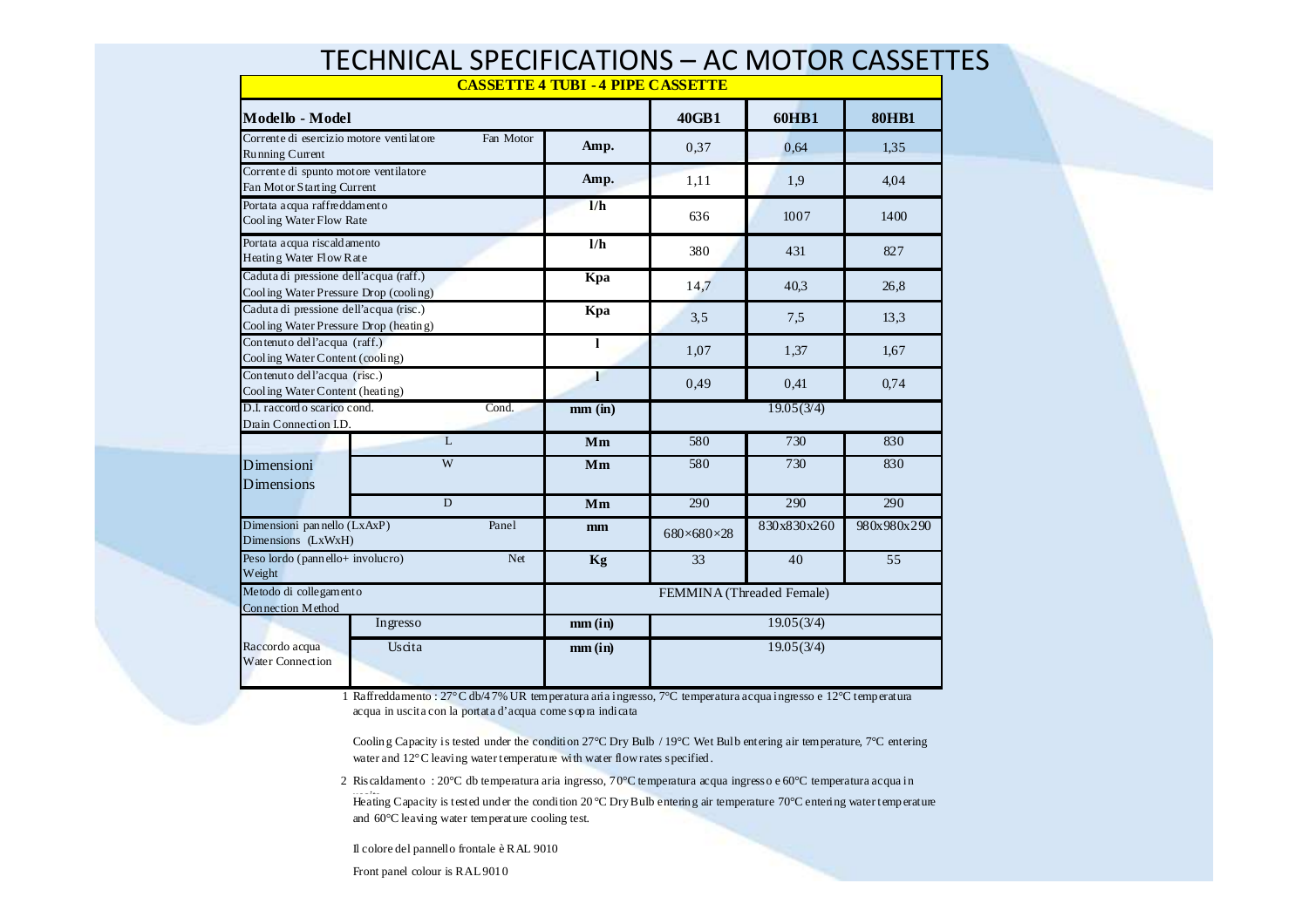#### TECHNICAL SPECIFICATIONS – EC MOTOR CASSETTES

| <b>CASSETTE 2 TUBI - 2 PIPE CASSETTE - ECMOTOR</b>                         |                   |              |              |                |                      |                |
|----------------------------------------------------------------------------|-------------------|--------------|--------------|----------------|----------------------|----------------|
| Modello - Model                                                            |                   |              | 30GEC        | <b>50GEC</b>   | <b>70HEC</b>         | <b>110HEC</b>  |
| Numero di ventole<br>Number Of Fan Blowers                                 |                   |              | Singolo      | Singolo        | Singolo              | Singolo        |
|                                                                            |                   | $\mathbf H$  | 575          | 810            | 1300                 | 2100           |
| Portata d'aria nominale<br><b>Total flow</b>                               | m <sub>3</sub> /h | M            | 290          | 520            | 820                  | 1380           |
|                                                                            |                   | ${\bf L}$    | 200          | 200            | 360                  | 820            |
|                                                                            |                   | $\bf H$      | 3,2          | 4,56           | 6,93                 | 10,6           |
| Potenza frigorifera nominale<br>Cooling Capacity (1)                       | kW                | $\mathbf M$  | 2,06         | 3,65           | 5                    | 8,6            |
|                                                                            |                   | $\mathbf L$  | 1,41         | 1,7            | 3,13                 | 5,87           |
|                                                                            |                   | $\mathbf H$  | 2,48         | 3,17           | 5,03                 | 8,11           |
| Potenza frigorifera sensibile nominale<br>Sensible Cooling Capacity        | kW                | M            | 1,62         | 2,8            | 3,97                 | 7,1            |
|                                                                            |                   | ${\bf L}$    | 1,11         | 1,35           | 2,52                 | 4,84           |
|                                                                            |                   | H            | 6,58         | 8,9            | 12,72                | 18,95          |
| Potenza termica nominale<br>Heating Capacity(3)                            | kW                | M            | 4,3          | 6,92           | 10,13                | 16,6           |
|                                                                            |                   | ${\bf L}$    | 3,25         | 3,98           | 6,58                 | 11,4           |
|                                                                            |                   | H            | 3,91         | 5,6            | 8,3                  | 12,7           |
| Potenza termica nominale<br>Heating Capacity (2)                           | ${\bf kW}$        | $\mathbf{M}$ | 2,58         | 4, 5           | 6                    | 10,3           |
|                                                                            |                   | $\mathbf{L}$ | 1,8          | 2,1            | 3,91                 | $\overline{7}$ |
| Resistenza elettrica (opzionale)<br>Electric<br>Heater Capacity (optional) | Kw                |              | $\mathbf{1}$ | $\overline{c}$ | $\mathfrak{Z}$       | $\overline{4}$ |
|                                                                            |                   | H            | 37           | 46             | 50                   | 54             |
| Livello di rumore a 1 m<br>Sound Pressure Level @ 1 M                      | dB(A)             | $\mathbf M$  | 32           | 35             | 40                   | 45             |
|                                                                            |                   | ${\bf L}$    | 24           | 24             | $28\,$               | $30\,$         |
|                                                                            |                   | $\mathbf H$  | 48           | 60             | 65                   | 66             |
| Potenza sonora Lwi<br>Sound Power Lwi                                      | dB(A)             | $\mathbf{M}$ | 39           | 45             | 53                   | 58             |
|                                                                            |                   | $\bf L$      | 35           | 35             | 39                   | 42             |
| Alimentazi one<br>Power Supply                                             |                   |              |              |                | 230V/1 PHASE / 50 Hz |                |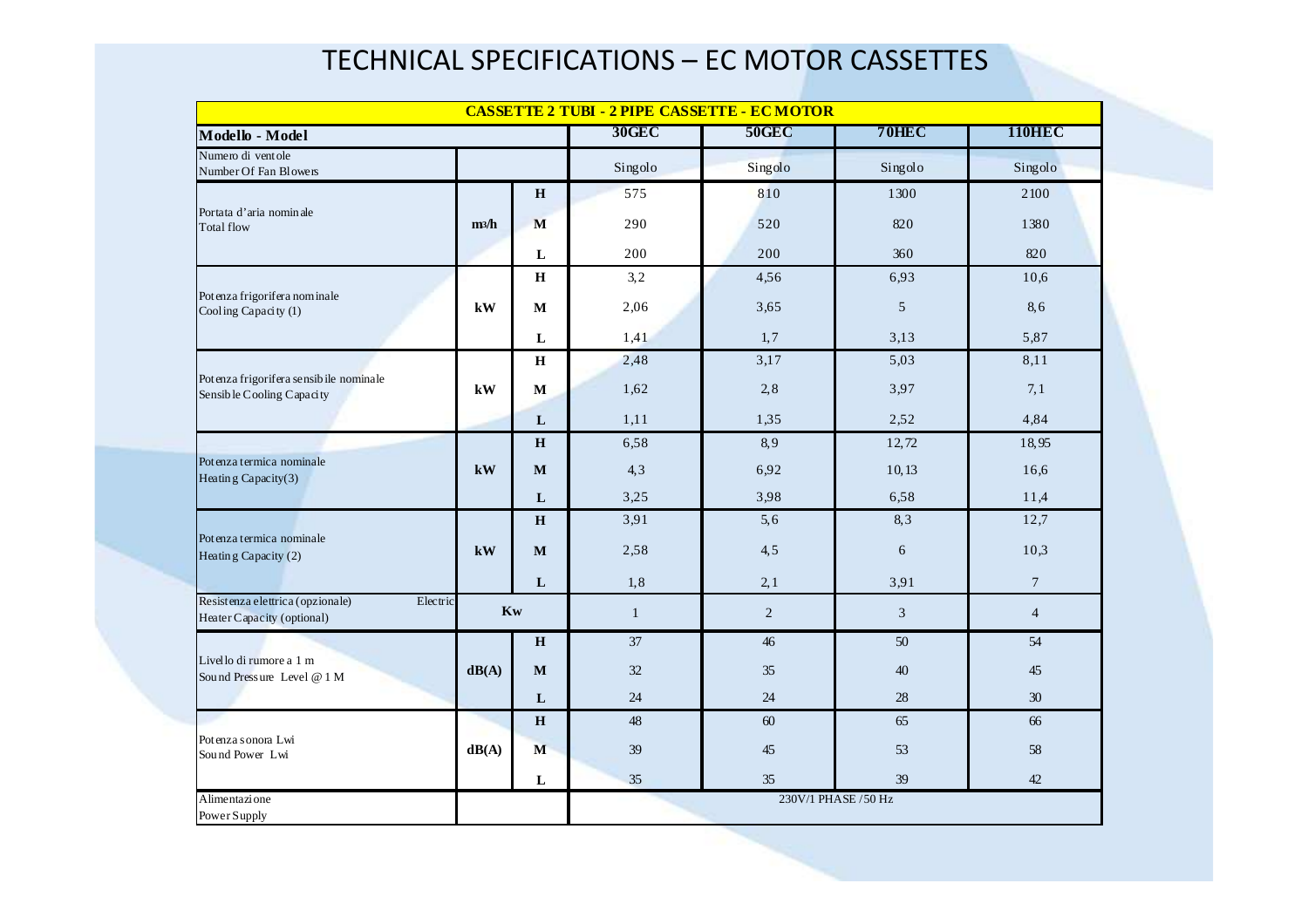|                                                                        |             | 30GEC      | <b>50GEC</b>               | 70HEC                | <b>110HEC</b> |
|------------------------------------------------------------------------|-------------|------------|----------------------------|----------------------|---------------|
| Modello - Model                                                        |             |            |                            |                      |               |
| Alimentazi one<br>Power Supply                                         |             |            |                            | 230V/1 PHASE / 50 Hz |               |
| Potenza motore ventilatore<br>Fan Motor Power                          | Watt        | 30         | 40                         | 72                   | 200           |
| Corrente di esercizio motore venti latore<br>Fan Motor Running Current | Amp.        | 0,26       | 0,35                       | 0,63                 | 1,57          |
| Potenza apparente motore venti latore<br>Fan Motor Apparent Power      | <b>VA</b>   | 59,8       | 80                         | 144                  | 362           |
| Portata acqua raffreddamento<br>Cooling Water Flow Rate                | 1/h         | 601        | 836                        | 1226                 | 1865          |
| Caduta di pressione dell'acqua<br>Cooling Water Pressure Drop          | Kpa         | 12,8       | 36                         | 31                   | 36            |
| Contenuto dell'acqua<br>Cooling Water Content                          | 1           | 1,25       | 1,56                       | 1,78                 | 2,41          |
| D.I. raccordo scarico cond.<br>Cond. Drain Connection I.D.             | $mm$ (in)   |            |                            | 19.05(3/4)           |               |
| L                                                                      | Mm          | 570        | 570                        | 730                  | 835           |
| Dimensioni<br>W<br>Dimensions                                          | Mm          | 570        | 570                        | 730                  | 835           |
| D                                                                      | Mm          | 250        | 290                        | 290                  | 290           |
| Dimensioni pan nello (LxAxP)<br>Panel Dimensions (LxWxH)               | mm          | 680×680×28 |                            | 830×830×28           | 980×980×28    |
| Peso lordo (pannello+ involucro)<br>Net Weight                         | Kg          | 31         | 33                         | 40                   | 55            |
| Metodo di collegamento<br>Connection Method                            |             |            | FEMM INA (Threaded Female) |                      |               |
| Ingresso                                                               | $mm$ $(in)$ |            |                            | 19.05(3/4)           |               |
| Uscita<br>Raccordo acqua<br>Water<br>Connection                        | $mm$ $(in)$ |            |                            | 19.05(3/4)           |               |

#### TECHNICAL SPECIFICATIONS – EC MOTOR CASSETTES

1Raffreddamento : 27°C db/47% UR temperatura aria ingresso, 7°C temperatura acqua ingresso e 12°C temperatura acqua in uscita con la portata d'acqua come sopra indicata

Cooling Capacity is tested under the condition 27°C Dry Bulb / 19°C Wet Bulb entering air temperature, 7°C entering water and 12°C leaving water temperature with water flow rates specified.

2

Riscaldamento : 20°C db temperatura aria ingresso, 50°C temperatura acqua ingresso, stessa portata acqua di raffeddamento

Heating Capacity is tested under the condition 20°C Dry Bulb entering air temperature, 50°C entering water temperature with water flow rates same as for the cooling test.

3

Riscaldamento : 20°C db temperatura aria ingresso, 70°C temperatura acqua ingresso e 60°C temperatura acqua in uscita.

Heating Capacity is tested under the condition 20°C Dry Bulb entering air temperature 70°C entering water temperature and 60°C leaving water temperature cooling

test.

Il colore del pannello frontale è RAL 9010

Front panel colour is RAL 9010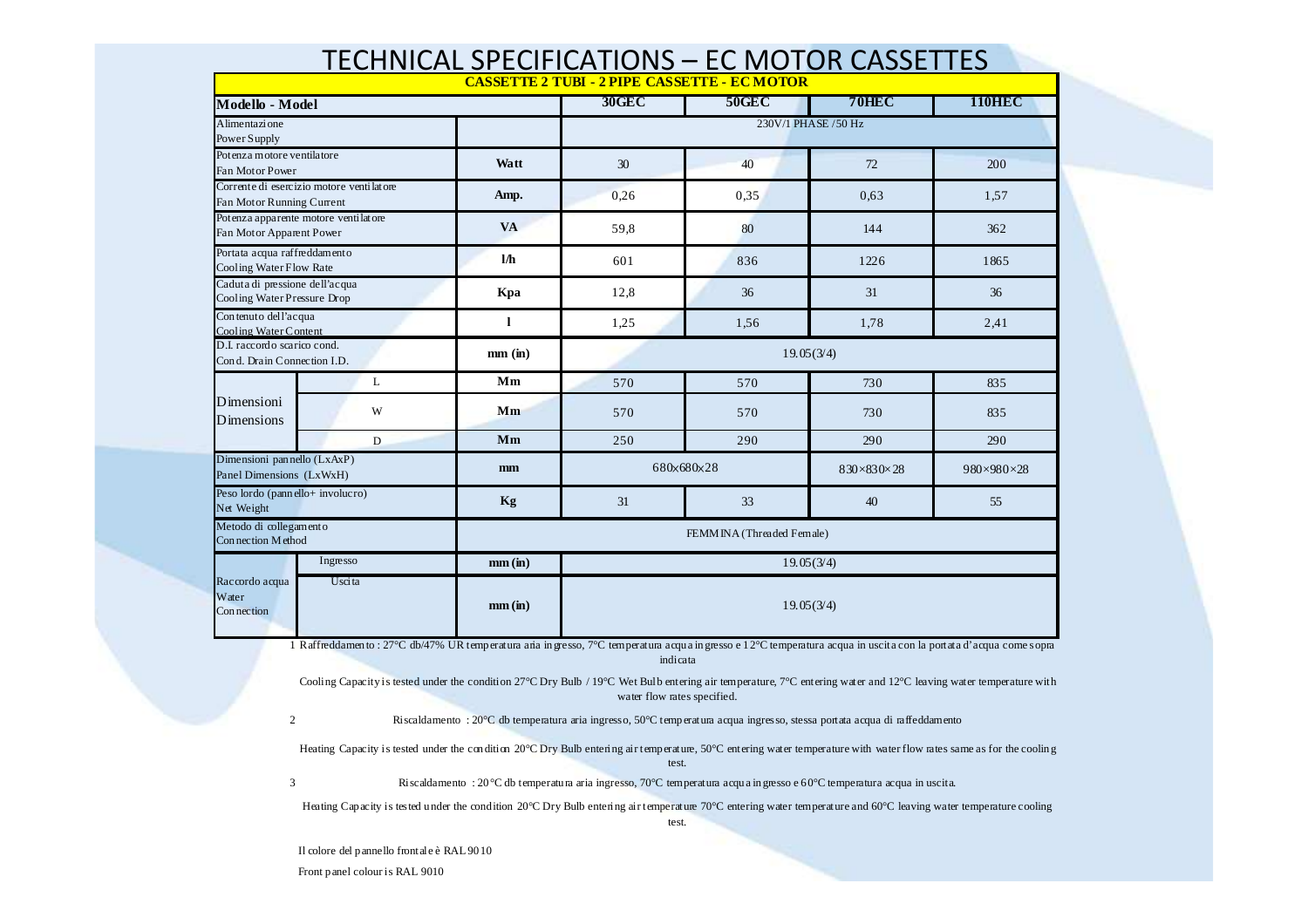#### **Accessori / Accessories - Cassette G/H**

| <b>WPC-GH</b>  | Termostato a parete                                                | Controllo elettronico da parete con controllo temperatura, velocità e funzione<br>(con cavo $L=5$ mt.).                                                                   |
|----------------|--------------------------------------------------------------------|---------------------------------------------------------------------------------------------------------------------------------------------------------------------------|
| (4)            | Wall pad control                                                   | Wall pad control with thermostat, speed selector and functions control (with cable $L = 5$ m)                                                                             |
| <b>SCT-GH</b>  | Controllo a telecomando                                            | Telecomando ad infrarossi con controllo temperatura, velocità e funzione.                                                                                                 |
| (4)            | Infrared remote control                                            | Infrared remote control with thermostat, speed selector and functions control.                                                                                            |
| #FLAE          | Flangia presa aria esterna                                         | Raccordo circ. Ø 105 mm (2 flange per unità) che serve a facilitare il<br>collegamento di un canale per aria esterna.                                                     |
| G/H            | Flange for ext. air suction                                        | It's a circular spigot $\varnothing$ 105 mm (2 flanges per unit) which makes the connection of the<br>external air duct easier.                                           |
|                | Flangia per mandata aria                                           | Raccordo circ. Ø 100 mm che serve a facilitare il collegamento di una mand. ari<br>aggiun tiva.                                                                           |
| #FLMA          |                                                                    |                                                                                                                                                                           |
| G/H            | Flange for outlet duct                                             | It's a circular spigot $\emptyset$ 100 mm which makes the connection of an additional air outlet<br>easier.                                                               |
| <b>PSCC</b>    | Pompa di scarico<br>condensa au siliaria                           | Pompa scarico condensa ausiliaria per dislivelli fino da 0,5 a max. 5 mt.                                                                                                 |
|                | <b>Auxiliary Draining pump</b>                                     | Auxiliary drain pump used for a head from 0,5 to max of 5 mt.                                                                                                             |
|                | Extracosto per unità senza<br>controllo                            | Extracosto per unità fornita senza nessun controllo. Predisposta per controllo a<br>cura cliente o altro controllo Aertesi                                                |
| <b>NCUGH</b>   | Extra cost for unit without<br>control                             | Extra cost for unit supplied without any control. Control device supplied by customer. It is<br>possible to order other Aertesi controls.                                 |
|                | Datalog ger per BMS<br>protocollo MOD BUS                          | Data logger per connessine a rete di comunicazione BMS con protocollo Modbu:<br>Un data logger per max.32 unità, max. 64 data logger. Totale max. 2048 unità<br>per rete. |
| <b>DLBMS 1</b> | Datalogger for BMS system<br>with MODBUS communicating<br>protocol | Data logger for BMS network with Modbus communicating protocol. One data logger per<br>max. 32 units, max.64 data loggers. Max.2048 units for BMS network.                |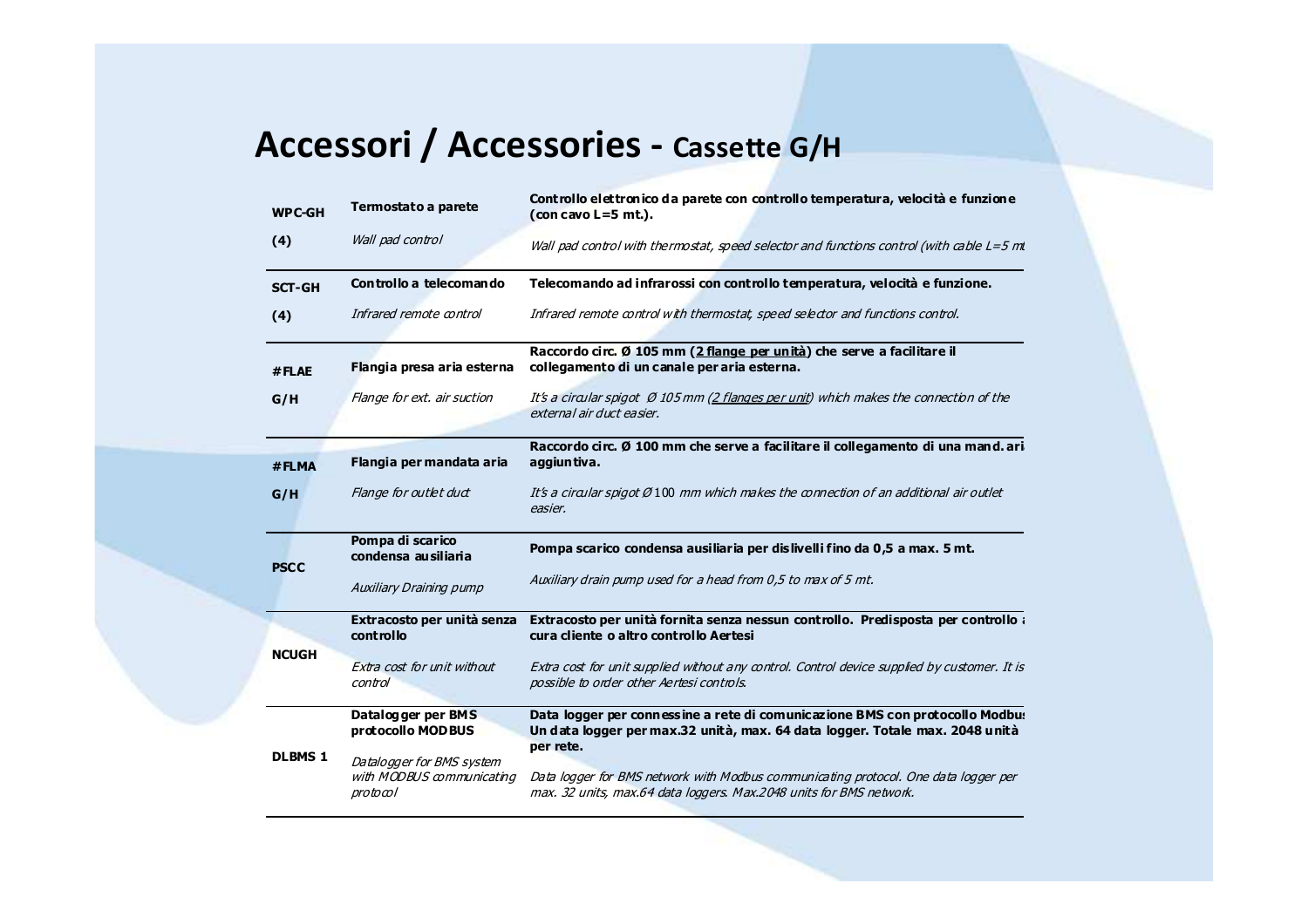|                | Datalog ger per BMS<br>protocollo AERTESI                           | Data logger per connessine a rete di comunicazione BMS con protocollo Aertesi<br>(gestione esclusiva attraverso software SFTBMS). Un data logger per max.32<br>unità, max. 64 data logger. Totale max. 2048 unità per rete. |
|----------------|---------------------------------------------------------------------|-----------------------------------------------------------------------------------------------------------------------------------------------------------------------------------------------------------------------------|
| <b>DLBMS 2</b> | Datalogger for BMS system<br>with AERTESI communicating<br>protocol | Data logger for BMS network with Aertesi communicating protocol (control only by softwa<br>SFTBMS). One data logger per max. 32 units, max.64 data loggers. Max.2048 units for BN<br>network                                |
|                | Software per BMS con<br>protocollo AERTESI                          | Software di gestione rete BMS con protocollo di comunicazione Aertesi.<br><b>Compatibile con il solo datalogger DLBMS 2</b>                                                                                                 |
| <b>SFTBMS</b>  | Software for BMS system with<br>AERTESI communicating<br>protocol   | Software for BMS network with Aertesi communicating protocol. Software compatible only<br>with the DLBMS 2 datatlogger.                                                                                                     |
|                | Resistenza elettrica                                                | Resistenza elettrica per riscaldamento ambientale in modalità INVERNO                                                                                                                                                       |
| <b>ECH</b>     | <b>Flectric heater</b>                                              | Electric heater for WINTER mode.                                                                                                                                                                                            |
| <b>FAAM</b>    | Filtro antibatterico ed anti<br>odore                               | Filtro 3M alta portata (HAF) antimicrobico ed antiodore                                                                                                                                                                     |
|                | Anti-microbial ad odor filter                                       | 3M filter high Airflow (HAF) anti mcrobal and odor removal filter                                                                                                                                                           |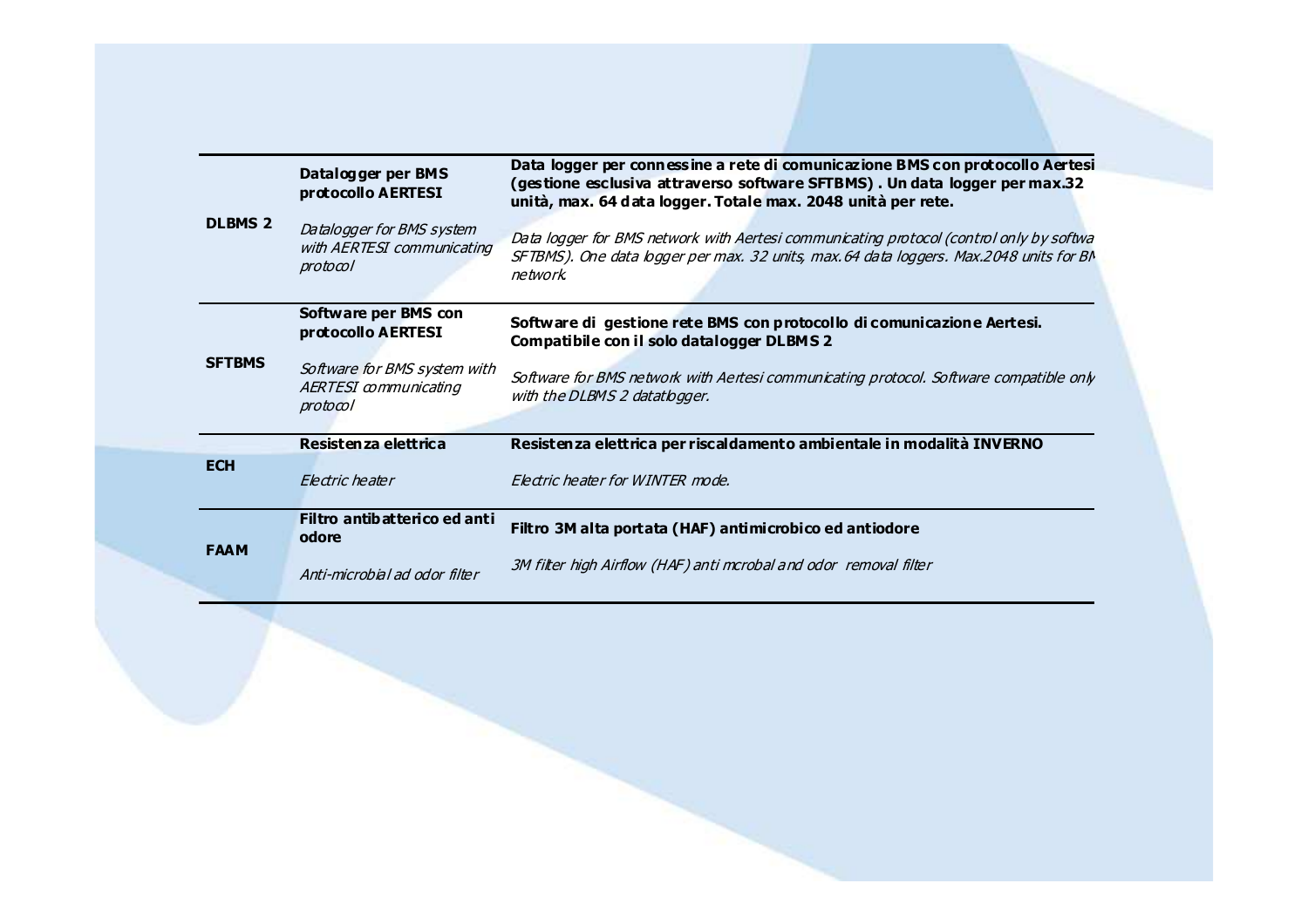#### **Cassette EC**

| MOD.            | <b>DESCRIZIONE/DESCRIPTION</b>                                     |                                                                                                                                                                                                       |  |  |  |  |
|-----------------|--------------------------------------------------------------------|-------------------------------------------------------------------------------------------------------------------------------------------------------------------------------------------------------|--|--|--|--|
| <b>WPC-GH</b>   | Termostato a parete                                                | Controllo elettronico da parete con controllo temperatura, velocità e funzione<br>(con cavo L=5 mt.).                                                                                                 |  |  |  |  |
| (4)             | Wall pad control                                                   | Wall pad control with thermostat, speed selector and functions control (with cable $L = 5$ mt).                                                                                                       |  |  |  |  |
| <b>SCT-GH</b>   | Controllo a telecomando                                            | Telecomando ad infrarossi con controllo temperatura, velocità e funzione.                                                                                                                             |  |  |  |  |
| (4)             | Infrared remote control                                            | Infrared remote control with thermostat, speed selector and functions control.                                                                                                                        |  |  |  |  |
|                 | Flangia presa aria esterna                                         | Raccordo circ. Ø 105 mm (2 flange per unità) che serve a facilitare il<br>collegamento di un canale per aria esterna.                                                                                 |  |  |  |  |
| <b>FLAE G/H</b> | Flange for ext. air suction                                        | It's a circular spigot $\lhd$ 105 mm (2 flanges per unit) which makes the connection of the<br>external air duct easier.                                                                              |  |  |  |  |
| <b>FLMA G/H</b> | Flangia per mandata aria                                           | Raccordo circ. Ø 100 mm che serve a facilitare il collegamento di una mand. aria<br>aggiuntiva.                                                                                                       |  |  |  |  |
|                 | Flange for outlet duct                                             | It's a circular spigot Ø100 mm which makes the connection of an additional air outlet easie                                                                                                           |  |  |  |  |
|                 | Pompa di scarico condensa<br>ausiliaria                            | Pompa scarico condensa ausiliaria per dislivelli da 0,5 a max. 5 mt.                                                                                                                                  |  |  |  |  |
| <b>PSCC</b>     | Auxiliary Draining pump                                            | Auxiliary drain pump used for a head from 0,5 to max of 5 mt.                                                                                                                                         |  |  |  |  |
| <b>NCUEC</b>    | Extracosto per unità senza<br>controllo                            | Extracosto per unità fornita senza nessun controllo. Predisposta per controllo a<br>cura cliente (in controllo deve avere segnale 0-10V per il ventilatore e on/off per<br>la valvola)                |  |  |  |  |
|                 | Extra cost for unit without<br>control                             | Extra cost for unit supplied without any control. Control device supplied by customer (the<br>controller must be with 0-10V signal for the fan and on/off signal for the valve)                       |  |  |  |  |
|                 | Datalogger per BMS<br>protocollo MOD BUS                           | Data logger per connessine a rete di comunicazione BMS con protocollo Modbus.<br>Un data logger per max.160 unità, max. ?? (DA DEFINIRE) data logger. Totale<br>max. ?? (DA DEFINIRE) unità per rete. |  |  |  |  |
| <b>DLBMS-EC</b> | Datalogger for BMS system<br>with MODBUS communicating<br>protocol | Data logger for BMS network with Modbus communicating protocol. One data logger per<br>max. 160 units, max. ?? (TU BE DEFINE) data loggers. Max. ??? (DA DEFINIRE) units for<br><b>BMS</b> network.   |  |  |  |  |
|                 | Resistenza elettrica                                               | Resistenza elettrica per riscaldamento ambientale in modalità INVERNO                                                                                                                                 |  |  |  |  |
| <b>ECH</b>      | Electric heater                                                    | Electric heater for WINTER mode.                                                                                                                                                                      |  |  |  |  |
| <b>FAAM</b>     | Filtro antibatterico ed anti<br>odore                              | Filtro 3M alta portata (HAF) antimicrobico ed antiodore                                                                                                                                               |  |  |  |  |
|                 | Anti-microbial ad odor filter                                      | 3M filter high Airflow (HAF) anti mcrobal and odor removal filter                                                                                                                                     |  |  |  |  |